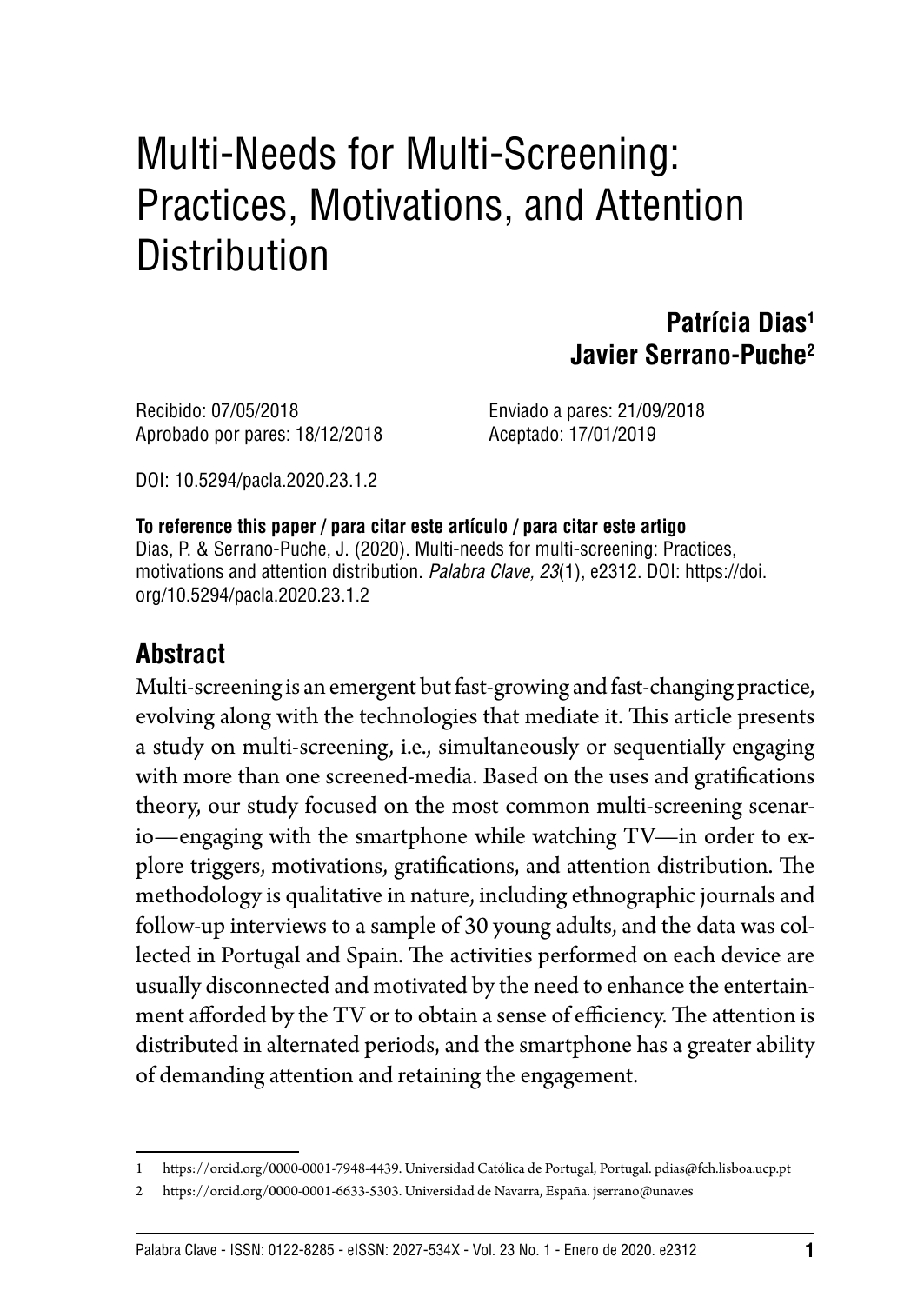#### **Keywords (Source: Unesco Thesaurus)**

Television; mobile phones; cellphones; smartphones; attention; multi-screening; qualitative analysis.

# Necesidades múltiples para pantallas múltiples: prácticas, motivaciones y distribución de atención

#### **Resumen**

El *multi-screening* o "pantallas múltiples" es una práctica emergente pero de crecimiento y cambio rápidos que evoluciona junto con las tecnologías que la median. Este artículo presenta un estudio sobre el multi-screening, en otras palabas, el uso simultáneo y secuencial de más de una pantalla. Con base en la teoría de usos y gratificaciones, nuestro estudio se centró en el escenario de multi-screening más común — el uso del teléfono inteligente junto con la televisión — para explorar los factores desencadenantes, las motivaciones, las gratificaciones y la distribución de la atención. La metodología es cualitativa e incluye revistas etnográficas y entrevistas de seguimiento a una muestra de 30 adultos jóvenes, y los datos se recopilaron en Portugal y España. Las actividades realizadas en cada dispositivo no suelen estar relacionadas y normalmente están motivadas por la necesidad de mejorar el entretenimiento que ofrece el televisor o de tener una sensación de eficiencia. La atención se distribuye en períodos alternados, y el teléfono inteligente tiene una mayor capacidad de exigir y mantener la atención.

### **Palabras clave (Fuente: tesauro de la Unesco)**

Televisión; teléfono móvil; celular; teléfono inteligente; *multi-screening*, análisis cualitativo.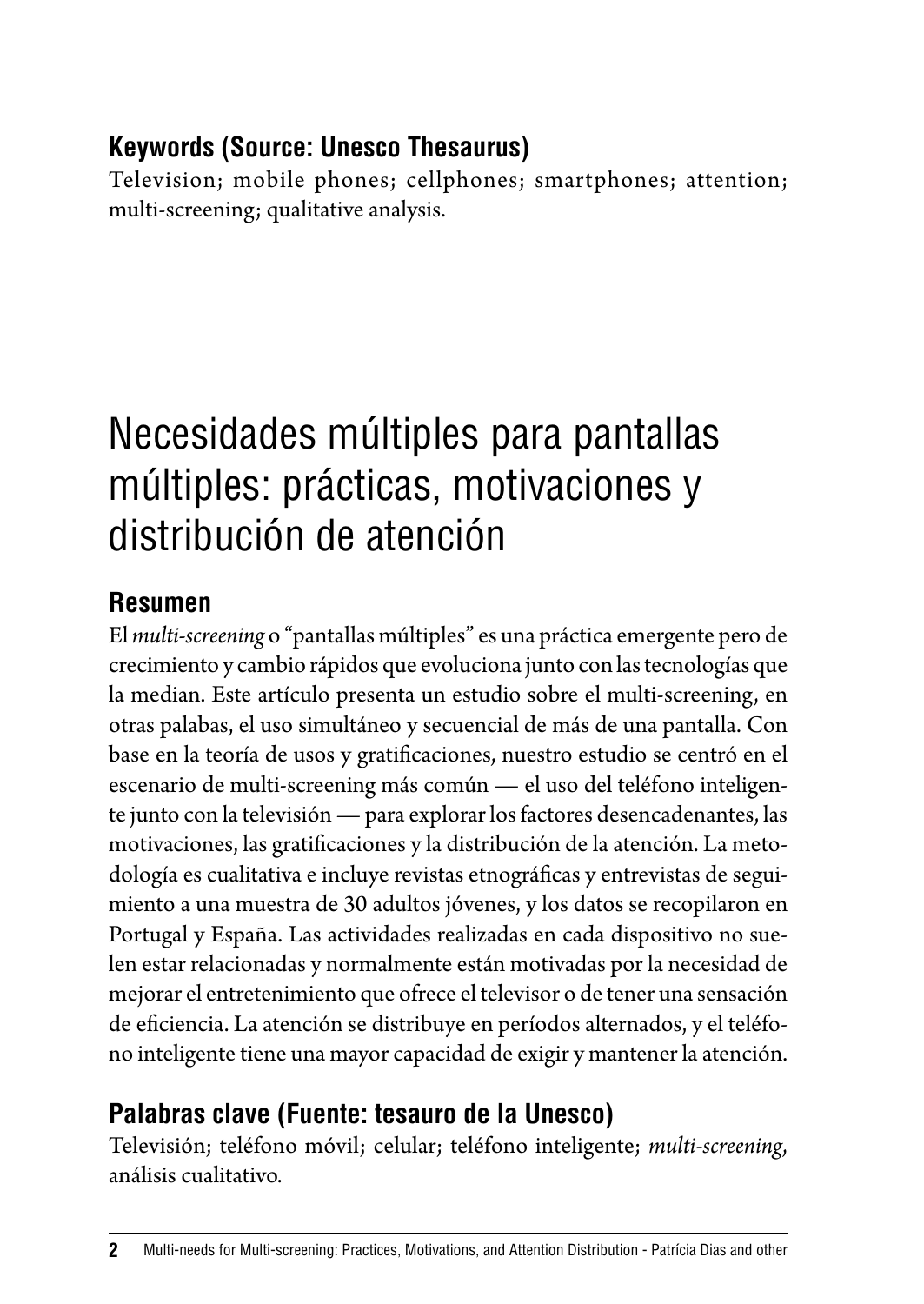# Necessidades múltiplas para telas múltiplas: práticas, motivações e distribuição de atenção

#### **Resumo**

O *multi-screening* ou "telas múltiplas" É uma prática emergente, mas de rápido crescimento e mudança que evolui junto com as tecnologias que a medeiam. Este artigo apresenta um estudo sobre o multi-screening, ou seja, o uso simultâneo e sequencial de mais de uma tela. Com base na teoria dos usos e gratificações, nosso estudo se concentrou no cenário de multi-screening mais comum — o uso do smartphone junto com a televisão — para explorar os gatilhos, as motivações, as gratificações e a distribuição de atenção. A metodologia é qualitativa e inclui revistas etnográficas e entrevistas de acompanhamento com uma amostra de 30 jovens adultos, sendo os dados recolhidos em Portugal e na Espanha. As atividades realizadas em cada dispositivo geralmente não estão relacionadas e são motivadas pela necessidade de melhorar o entretenimento oferecido pela televisão ou de ter uma sensação de eficiência. A atenção é distribuída em períodos alternados, e o *smartphone* tem maior capacidade de exigir e manter a atenção.

#### **Palavras-chave (Fonte: tesauro da Unesco)**

Televisão; telefone celular; celular; telefone inteligente; multi-triagem, análise qualitativa.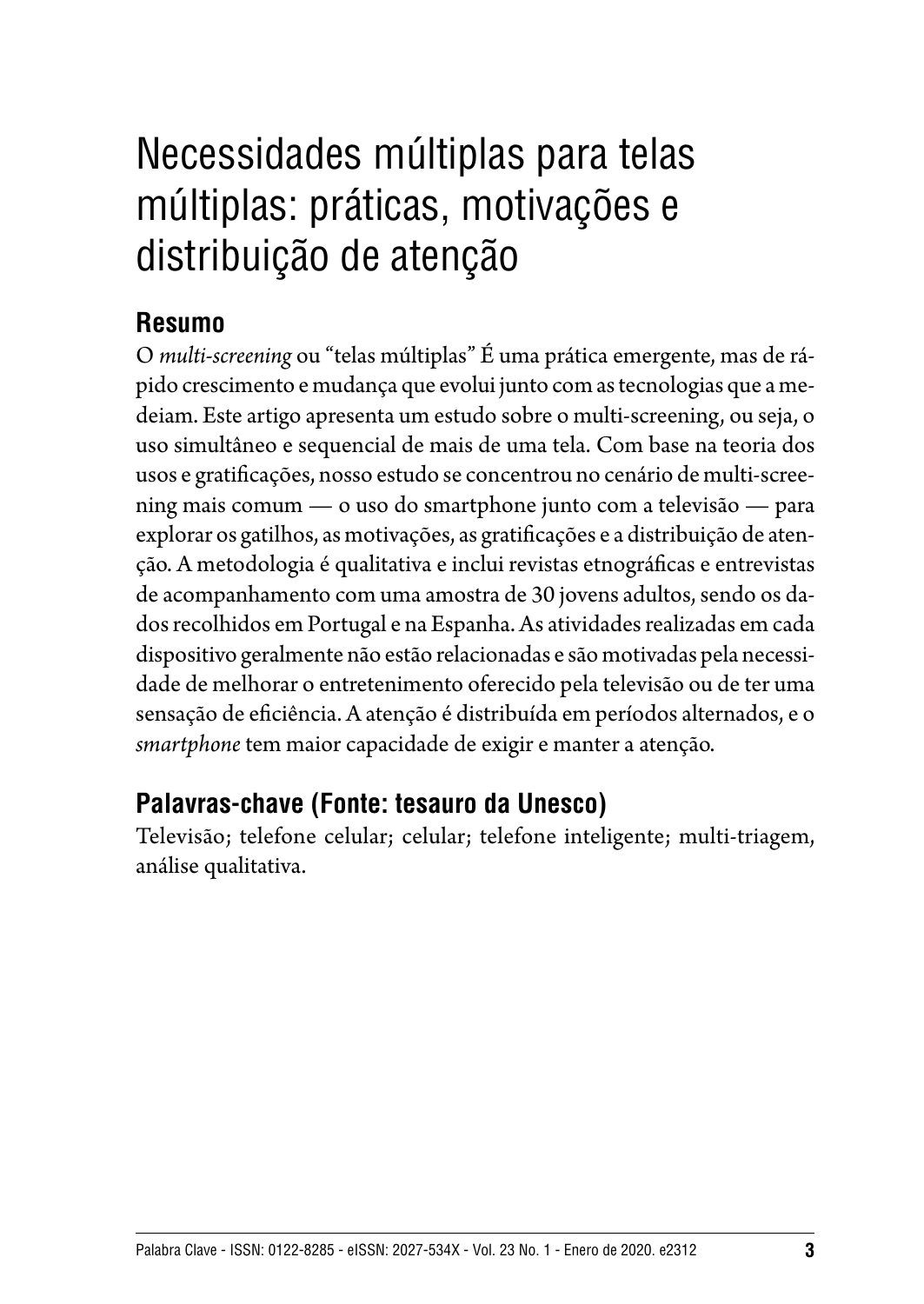# Introduction

In contemporary society, portable and personal digital devices, such as smartphones and tablets (and other wearables in a near future), are fully integrated in households, purses, and pockets (Shin, An, & Kim, 2015). These digital, personal media interact with the previous mass media, driving innovative and convergent practices (Cooper & Tang, 2009). One example of such practices is second screening or multi-screening, which is the simultaneous or sequential use of more than one screened device. The most common combination of screens is using the smartphone while watching television (Google, 2012). This emergent practice is relatively widespread and "feels natural" to users—mostly because the smartphone has become so important in daily life that it has been conceptualized by several authors as an extension or prosthesis of the user (Fortunati, 2002; Katz, 2006; Dias, 2008; Serrano-Puche, 2015). Our study sets out to further investigate the motivations that drive this practice, its different forms and variations, and its consequences on the way users perceive and experience it.

## Multi-Screening as an Emergent Practice and Underlying Debates

### **The redefinition of second screening as multi-screening**

When researching multi-screening, one of the challenges we find is defining the phenomenon studied, as there are several options in the literature, each with different *nuances* and implications.

A first distinction to consider is between multi-screening and multi-tasking. While multi-tasking describes any set of more than one task performed simultaneously, multi-screening is a more restrict way of multi-tasking that involves the simultaneous use of at least two screened devices.

A second distinction is between the approach of media studies to this phenomenon and others that come from more technical fields. The earliest definition of this phenomenon is "second screening," from computer engineering, which refers to connecting two or more computer screens to the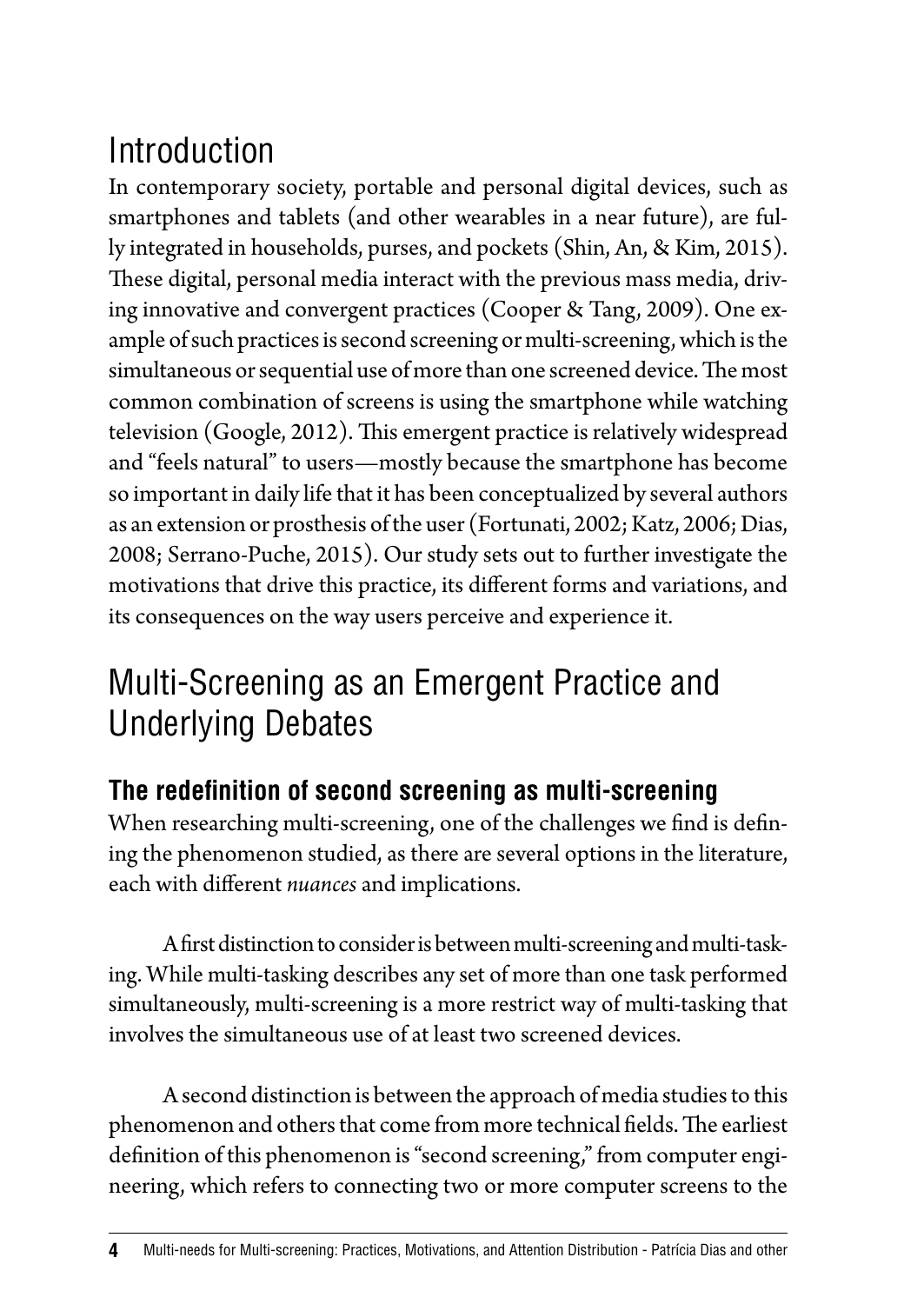same desktop or laptop. It was later applied to using other screened-devices, such as the laptop or the mobile phone while watching television and to technological innovations such as the Smart TV. The term was adopted in media studies with a focus on audiences or users' practices, instead of technological breakthroughs (Giglietto & Selva, 2014).

Third, and already within media studies, it is important to delimit boundaries regarding other core phenomena to the field, such as cross-platform or cross-media, as well as transmedia. While cross-media refers to the circulation of content between different platforms and the combinations and choices of users in their media diet (which may include simultaneous use of more than one screened media) (Kim, 2014), transmedia highlights the synergies resulting from an integrated or holistic approach to media production and consumption ( Jenkins, 2010; Evans, 2011).

Finally, it is important to address the debates underlying similar terms. One of such debates is about attention distribution between the different screened media: While the early use of second screening elects the TVset as the main focus of attention, findings question such preponderance. Smartphones and tablets have replaced mobile phones and laptops as the main companions for watching television, and are often the focus of attention while the TV fades into the background (Giglietto & Selva, 2014). Dual screening is an alternative for not assuming the preponderance of one medium over the other (Chun, Lee, & Kim, 2012; Vaccari, Chardwich, & O'Loughlin, 2015). Multi-screening is another alternative (Phalen & Ducey, 2012; Lin, 2013; Van Cauwenberge, Schaap, & Van Roy, 2014). Another debate is about the process of articulating the different screened-media. The initial notion of second screening only considered simultaneous use, but the broader definition of multi-screening includes simultaneous, sequential and intercalary uses (Van Cauwenberge, et al., 2014; Vaccari, et al., 2015). There is also an underlying discussion about the relationship between the activities performed on each media. The earliest research talks about social TV, referring to using other screened devices while watching television for interacting with others (Ducheneaut, Moore, & Oehlberg, 2008). Through the synchronized use of social media platforms, such as Twitter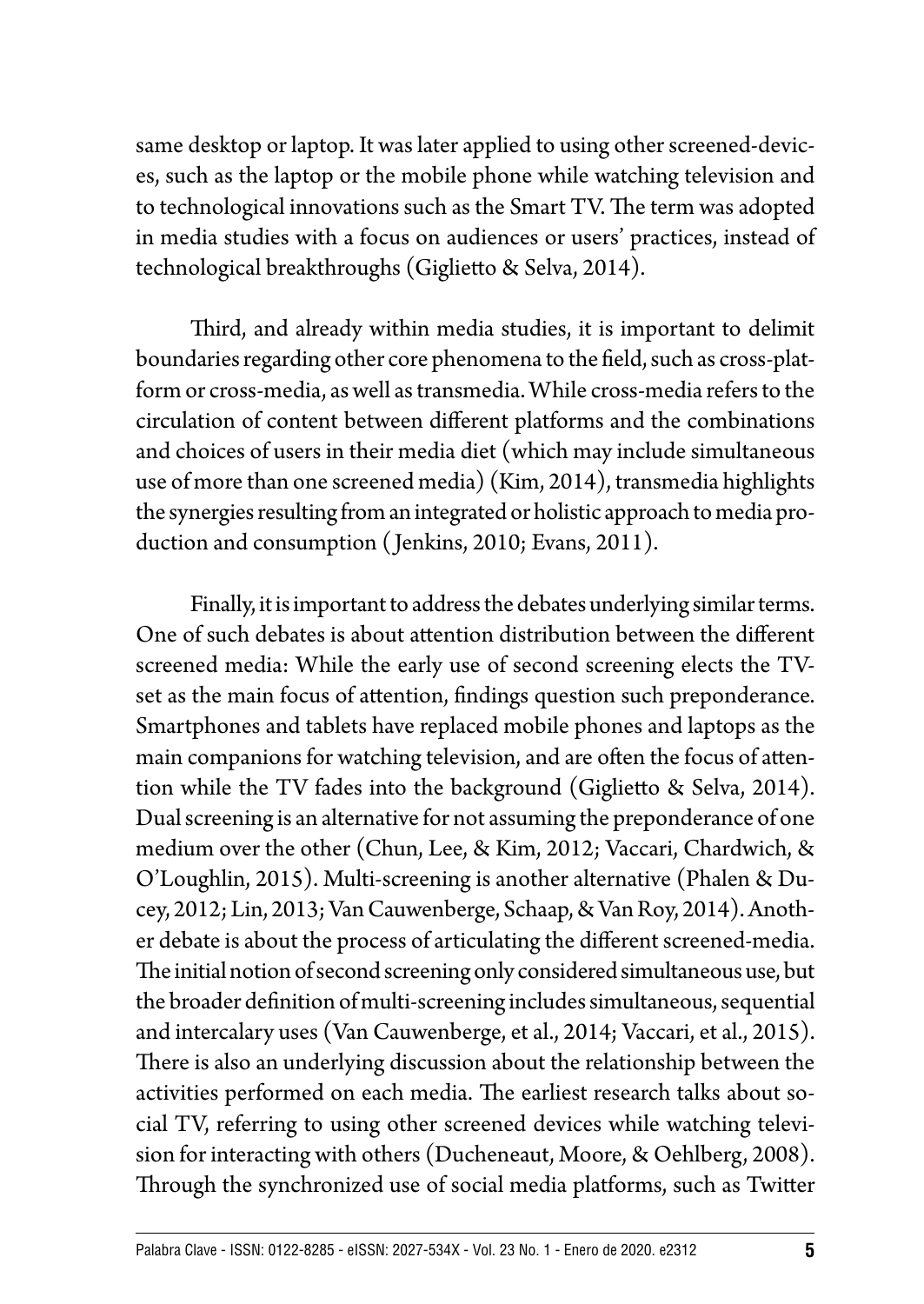and Facebook, or Instant Messaging (IM) apps such as WhatsApp, mobile devices add a social layer to watching television, usually commenting about live events or interacting within fandom communities (Lochrie & Coulton, 2012; Buschow, Schneider, & Ueberheide, 2014; D'heer & Verdegem, 2015; Vergeer & Franses, 2016; Gil de Zuñiga, Garcia-Perdomo, & McGregor, 2015). But users also engage in conversations that are not related to TV content, but simply happen simultaneously. Haridakis and Hanson (2009) suggested the use of the term *co-viewing* to describe this, referring to the interaction between two or more people watching TV together. *Multi-screening* is, again, a broader term, encompassing other activities beyond social interactions, such as searches, purchases, gaming, reading, information, and others (Phalen & Ducey, 2012; Lin, 2013; Van Cauwenberge et al., 2014).

In our research, we adopt the broader perspective conveyed by the term *multi-screening* as a framework for exploring its underlying debates, such as attention distribution and the relationship between the activities performed in the different media.

#### **Multi-screening practices and motivations**

Multi-screening practices are extremely varied, as they may include different activities on diverse screened-media, and they may be simultaneous, sequential or intercalary.

Industry reports show that the average time spent watching TV has decreased while the time spent using apps has increased. However, they reiterate the relevance of combining video content with other activities in digital environment (Google, 2012; Microsoft, 2013; Nielsen, 2015). A study on a global scale from Google (2012) shows that the most frequent combination of devices in multi-screening situations is using the smartphone while watching TV (this practice was frequent for about 50% of the sample). A more recent global scale report by Nielsen (2015) states that about half of the TV viewers engage in social TV practices, participating in conversations about TV content on social media. But other practices are also identified, such as searching (related and unrelated to TV content), gaming, checking notifications, working, and reading. Smith and Boyles (2012)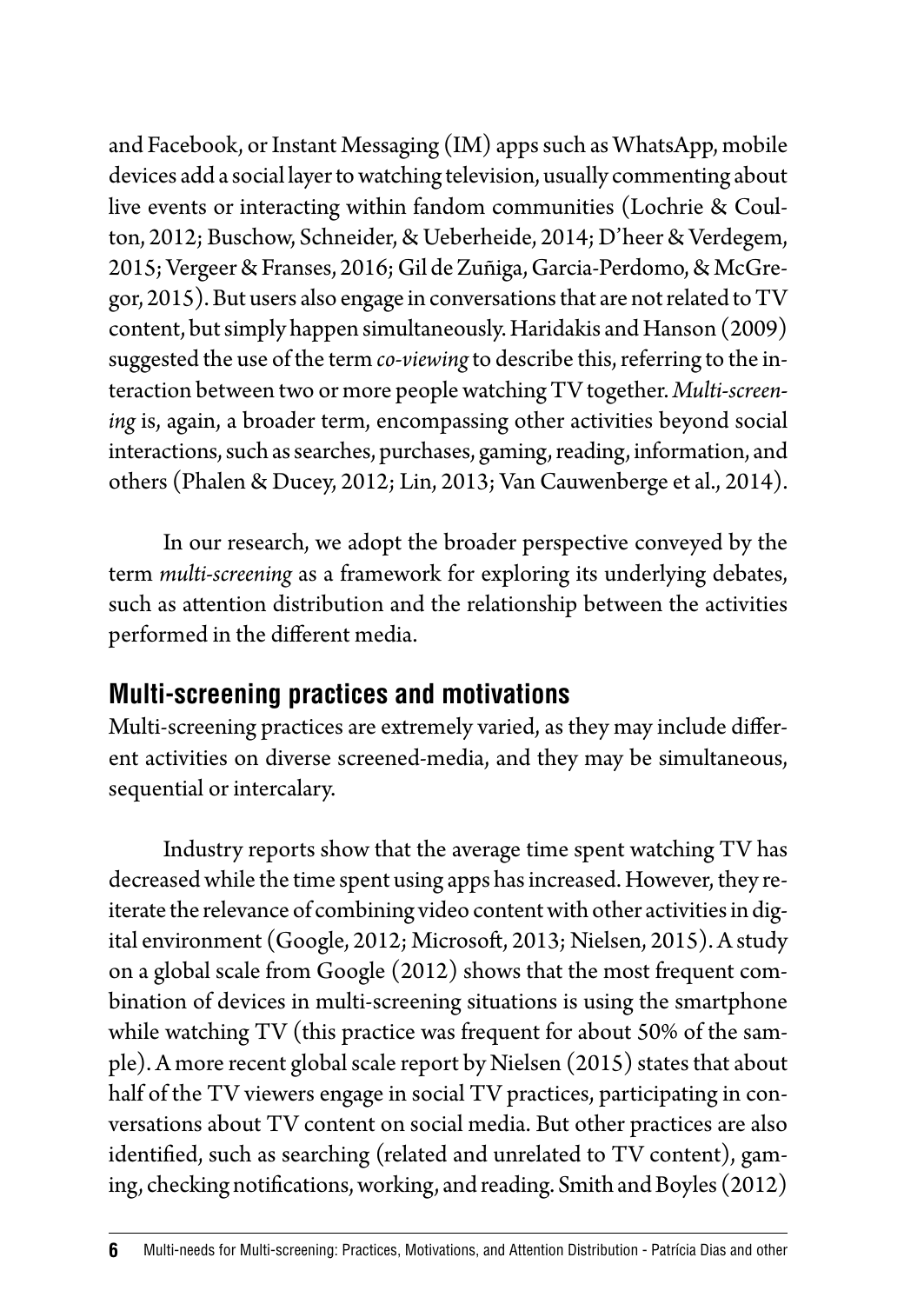suggest a categorization for organizing these practices: If the activities being performed on the smartphone are related to the content being watched on TV, they describe it as connected viewing, and the contrary is distracted viewing. According to their research in the United States, connected viewing is more frequent, but contrary results have been found in different contexts (e.g., D'heer, Courtois, & Paulussen, 2012; Dias, 2016). Our research contributes to this debate by tackling our first research question: What are the activities most frequently performed in mobile devices while watching TV, and are they more frequently related or unrelated to TV content?

However, the main focus of our study is uncovering the motivations behind multi-screening practices. After a literature review on how and why audiences select and engage with media, Cooper and Tang (2009) identify two main approaches: theories centred in individual characteristics of the viewer or user, and theories focused on contextual variables and broader trends. Within this second category, Shin (2013) refers to usability and diffusion factors, adoption patterns, and policy and managerial implications. The first category, particularly the Uses and Gratifications Theory (U&G), first formulated by Katz, Blumler, and Gurevitch (1974), is a relevant framework to explore how and why each audience member choses different devices and types of content. However, there are some inconsistencies to be addressed. Firstly, U&G states that media are constantly competing for the audience's time, attention and preference, which leads to the fact that the adoption of new media usually happens at the expense of previous media (Rubin, 1994), but in the case of multi-screening, users are combining media instead of choosing between them. Second, U&G traditionally relies on quantitative methods as surveys that provide self-reported data, but qualitative approaches may provide richer insights (Wei, 2008). Third, this originally generic theory was later applied to specific media, such as the television, the internet and the mobile phone, and even to specific features of these media (e.g., SMS, apps) and specific platforms (e.g., Facebook, Twitter) (e.g., Joison, 2008; Ho & Syu, 2010; Quan-Haase & Young, 2010), but there are also alternative views of the contemporary media landscape as complex, populated and convergent, calling for more holistic approaches (D'heer et al., 2012).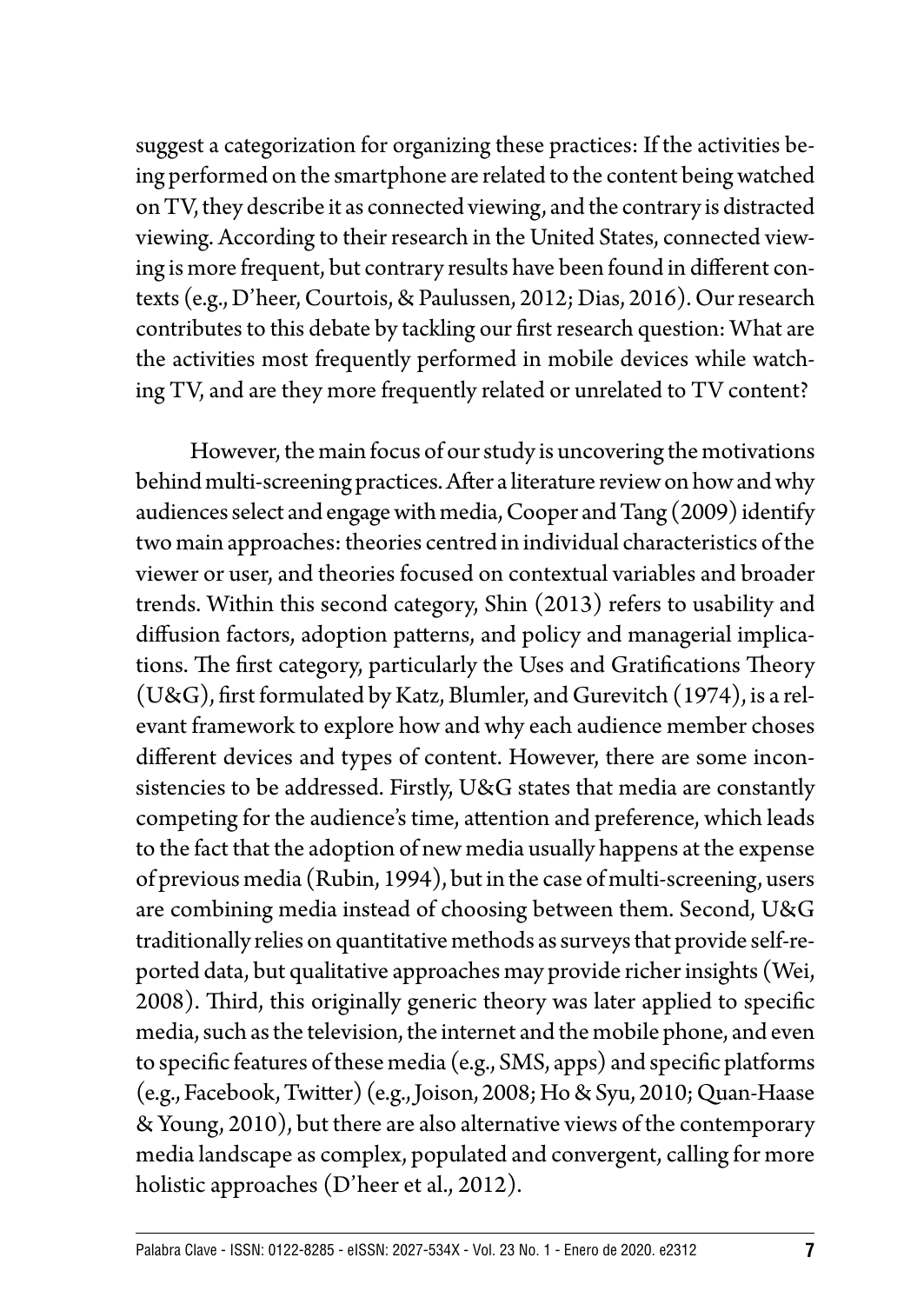Looking at research on the motivations for multi-screening, one of the issues under debate is whether the uses and gratifications traditionally associated to television—information and entertainment (e.g., Rubin, 1994; Han & Lee, 2014) —are also the drivers for this practice, or if there are new motivations. Entertainment is found as a relevant use and gratification in most research (Ferguson & Perse, 2000), but a significant strand of literature adds a new category: "social needs," such as connectivity and sense of belonging to a community (Ho & Syu, 2010; Quan-Haase, 2010; Serrano-Puche, 2016). The studies on social TV claim that engaging in social interaction (about the TV content or not) is the main motivation driving multi-screening practices (e.g., Shin, Shin, Choo, & Beom, 2011; Lee, 2013; Weeks & Holbert, 2013; D'heer & Courtois, 2014; Cameron & Geidner, 2014; Buschow, Schneider, & Ueberheide, 2015; Simons, 2015; Rossi & Giglietto, 2016). However, some studies counter-argue that multi-screening may encompass such a diversity of activities that it is not viable to agree on a single categorization (Han & Lee, 2014; Kramer, Winter, Benninghoff, & Gallus, 2015). A smaller strand of research also refers that multi-screening is generally connected to a sense of fulfilment derived from being able to do more than one thing at the same time (Wang & Tchernev, 2012; Lee & Shin, 2014), highlighting "efficacy" or "efficiency" needs as another possible motivation.

Another question discussed in the literature is whether uses and gratifications are associated to media or to content. On the one hand, research focused on TV content has uncovered diverse motivations for multi-screening (Gil de Zuñiga, et al., 2015; Jensen, 2016); on the other hand, research on different social media platforms during multi-screening activities has uncovered more specific platform-associated uses and gratifications—for instance, multi-screening on Twitter is driven by information seeking while WhatsApp responds to the need to belong (Han & Lee, 2014; Kramer et al., 2015).

Our second research question addresses these core debates in the field: What are the main motivations behind multi-screening practices (information, entertainment, sociability, efficacy or other) and are more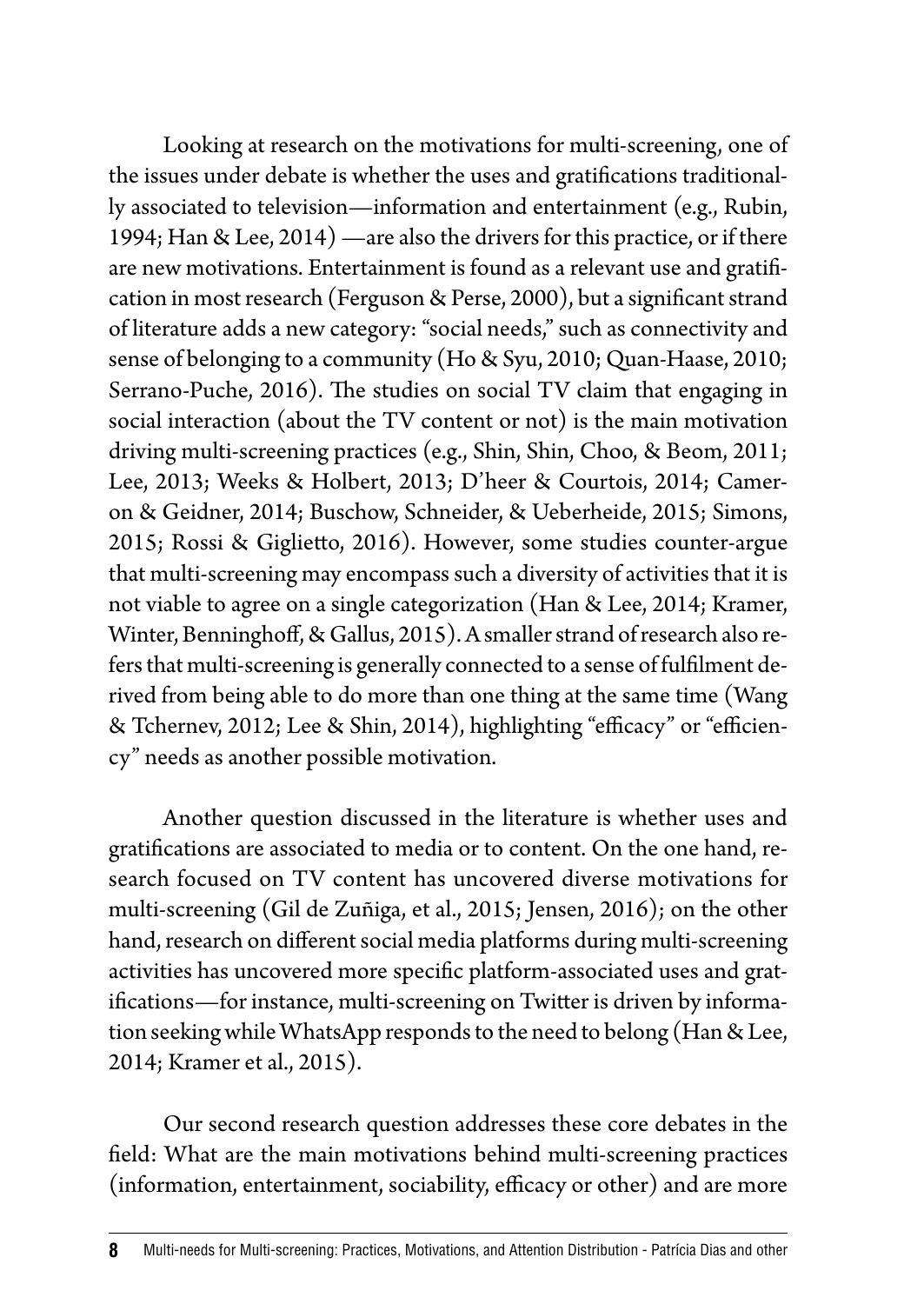related to media (TV, smartphones, tablets), platforms (social media, email, instant messaging, searches, etc.) or content (TV genres, types of online content, etc.)?

#### **Attention-distribution during multi-screening**

Watching TV is usually the first activity users engage with and their main focus of attention (which is why these practices were originally labelled "second screening"). The main triggers identified in the literature for multi-screening behaviour are either embedded in TV content—which usually leads to "connected viewing"—and stimuli from the smartphone which are more associated to "distracted viewing" (Smith & Boyles, 2012)—. Levinson (2004) observed that a mobile phone ringing or vibrating is an intrusive, interruptive and irresistible stimulus. Ling (2004) adds that the mobile phone usually predominates over other activities, even face-to-face interaction. Thus, the redefinition of terminology from *second screening* to *multi-screening* reflects this underlying debate about attention distribution and media predominance.

Dutta-Bergman (2004) identifies two different roles that the smartphone may play regarding the TV: It may be a complement, adding components or features to the experience of watching TV (usually in disconnected uses); or it may be a companion, enhancing the experience of watching TV (usually in connected uses).

An underlying assumption of this debate is considering attention as a prerequisite for deeper engagement, which has also been described with varied terminology—apprehension, understanding, immersion, absorption, recognition, and recall (McNiven, Krugman, & Tinkham, 2012). Another one is that the contemporary media landscape is causing cognitive changes that entail deep transformations in the production, distribution and reception systems, impacting content, business and cognitive skills (Pérez-Tornero, 2008; Jenkins, 2010; Van Cauwenberge, d'Haenens, & Beentjes, 2015). Also, there is no agreement in the literature about how attention (and engagement) can be measured: Methods are as diverse as experiments, observation, surveys, interviews, self-reported data, and triangulating different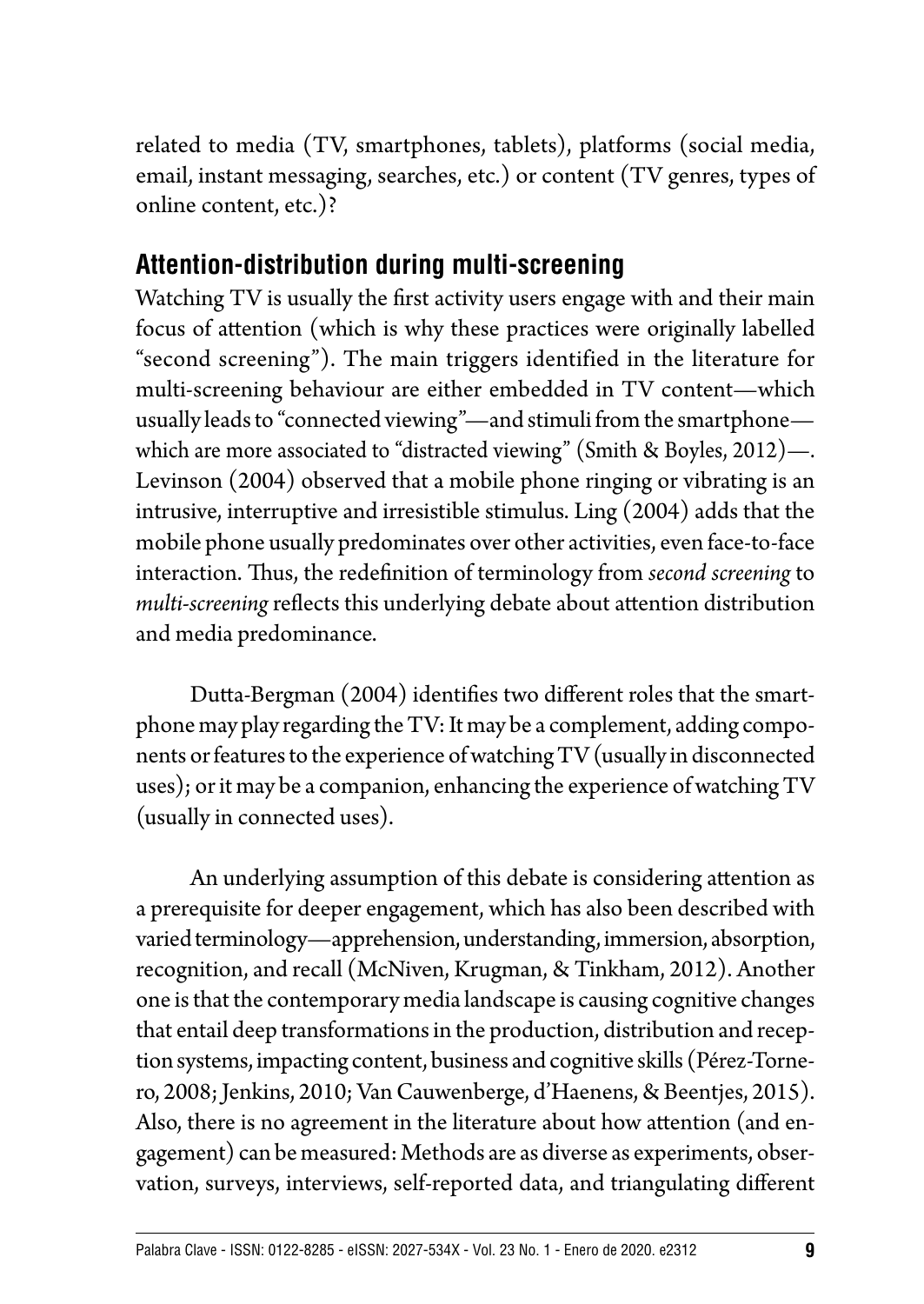methods; recall and memory have been used as main criteria to measure attention (McCreery & Krugman, 2015).

Concerning attention distribution, research on television has shown that bigger screens and proximity to the TV-set enhance attention (Lombard, Ditton, Grabe, & Reich, 1997; Reeves, Lang, Kim, & Tatar, 1999). These results are coherent with the "second screen" perspective, which claims that the bigger screen, the TV, retains attention for about 70% of the time in multi-screening situations, regardless of TV content (Mc-Creery & Krugman, 2015). Also, the main triggers for shifting attention are "push" stimuli from mobile devices (that attract attention) or advertising on TV (that cause boredom and distraction) (Holmes, Josephson, & Carney, 2012). Studies that compared the performance of different activities on mobile devices (relevant and irrelevant, i.e., connected and distracted) also didn't find differences in attention distribution. However, the control group that didn't multi-screen showed higher recall and comprehension of the content (Van Cauwenberge, Schaap, & Van Roy, 2014). Research has also compared sequential and simultaneous multi-screening situations, and while no differences were found in attention distribution and cognitive apprehension, there are very different emotional effects: Simultaneous use caused higher anxiety, while sequential use led to stronger competence beliefs (Shin, An, & Kim, 2015). An experiment by Van Cauwenberge, d'Haenens, and Beetjes (2015) found that users show higher recall and comprehension of news content presented on tablets if these are structured and formatted according to what is usual on smartphones, instead of computer screens, showing that frequent and intense smartphone use bears weight in shaping our media use and cognitive structures.

Our research also contributes to this discussion with our final research question: How is attention distributed during multi-screening situations? Our focus on this process includes the goals of identifying the attention shifting triggers, of determining whether this process is more often simultaneous or sequential, and of which (if any) of the media actually predominate over the other.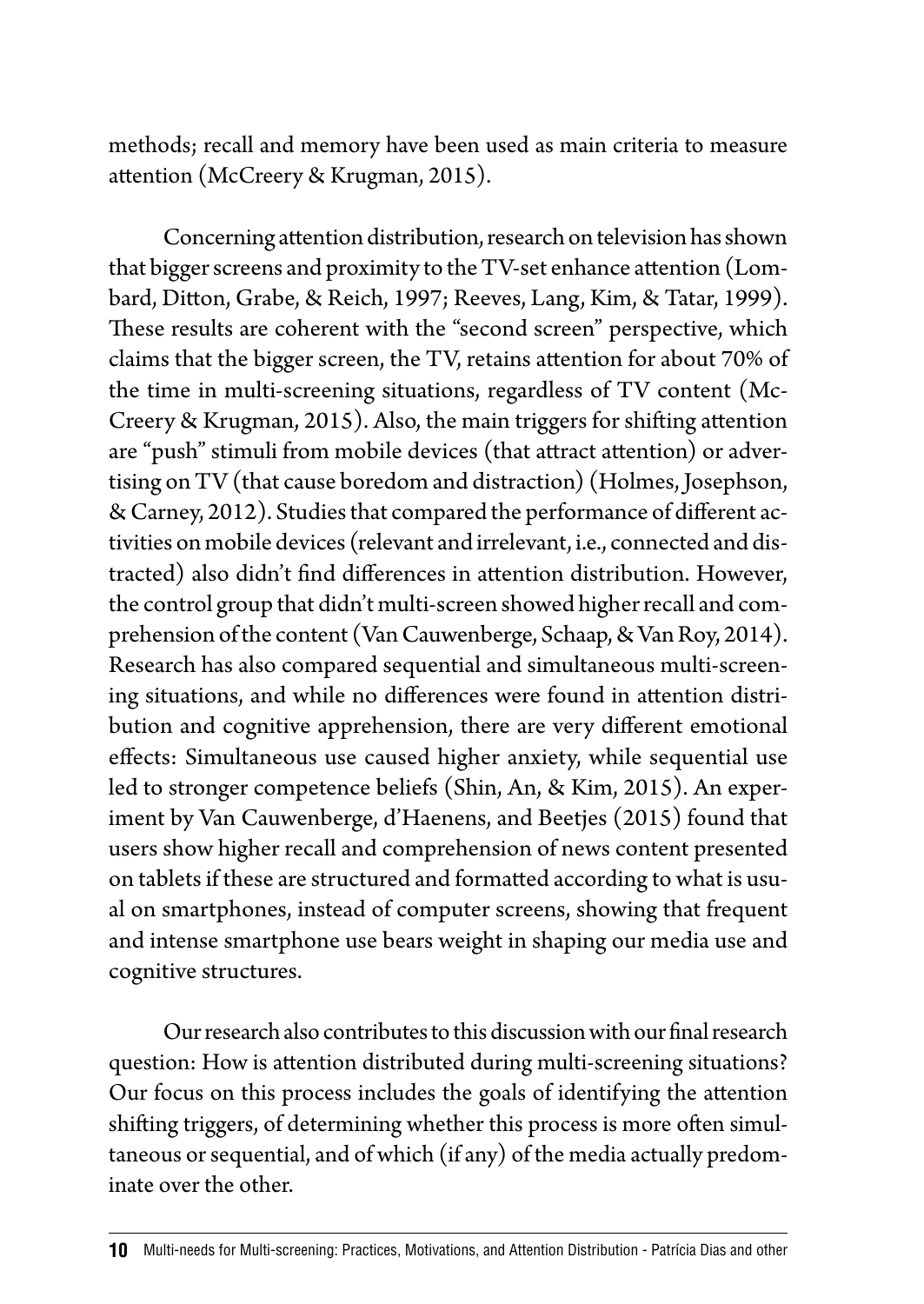# Methodology

### **Research questions**

Taking into account the debates and the calls for further research presented in the literature review, our research was designed with an interpretivist approach following Maxwell (1996), aimed at answering the following questions:

- 1. What are the activities most frequently performed in mobile devices while watching TV? And are such activities "connected" or unrelated?;
- 2. What are the most influential motivations for multi-screening (information, entertainment, sociability, efficacy, others)? And are they related to media, platforms, content?;
- 3. How is attention distributed during multi-screening (addressing attention shifting triggers, if the process is simultaneous or sequential, and if any medium predominates)?

### **Methods and limitations**

Multi-screening is a complex, recent and diverse phenomenon, and our study is exploratory, adopting a qualitative approach (aiming at uncovering relevant insights and trends, and not generalizable findings). One of the challenges we faced in our research design was selecting a multi-screening setting for studying. Drawing on the literature, we decided to focus on the most common multi-screening binomial: using the smartphone while watching TV (Google, 2012; Nielsen, 2015; Guerrero, Diego, & Kimber, 2017).

Concerning data collection, we wanted to triangulate the self-reported discourses of participants with information that we could observe directly, but without researchers being present in order to avoid biasing the participants' behaviour. We used ethnography (Hammersly & Atkinson, 2007) and created a template for an ethnographic journal that we asked our participants to fill in while they watched television for two different periods longer than one hour. Participants had to insert a new entry to the template every time they used a portable device while they were watching TV, and they had to register the time, the TV content that they were watching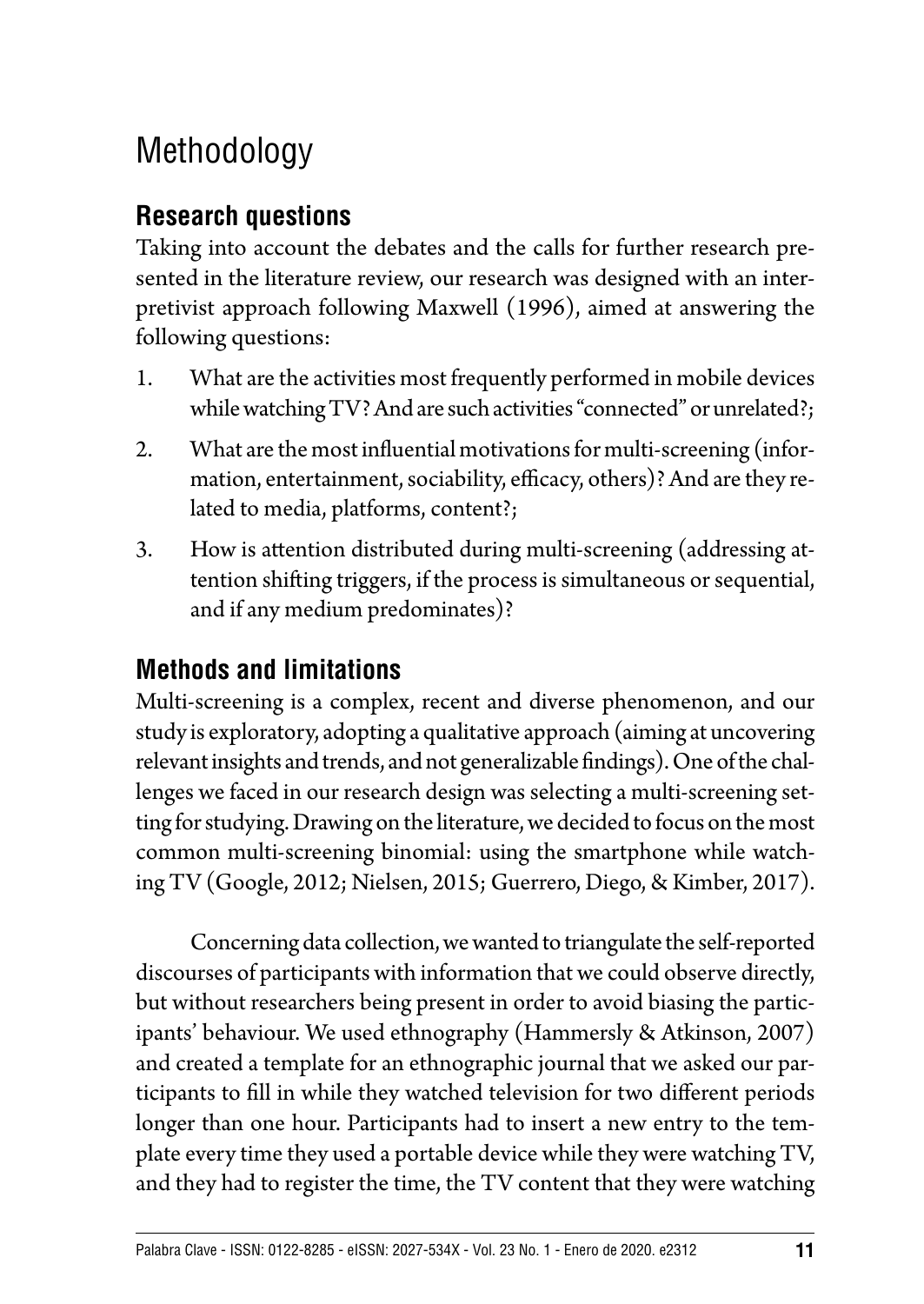and the activity that they performed on the portable device. In addition, we asked them to take photos of the TV-set screen and to take screenshots of the portable device for each entry. Participants were asked to share all these data with researchers via email. We acknowledge the limitations in this method: It is intrusive, as it requires active participation during a leisure moment; it requires the deliberate interruption of the phenomenon being studied for data registration; it relies on self-reporting, which can entail recall errors and self-regulation and filtering of the data provided. However, video recording and app usage recording was much more privacy-intrusive, it raised ethical issues, and it was more difficult to find volunteer participants. In addition, these ethnographic journals afforded unique insights about the frequency of multi-screening, the triggers for such actions, and the activities performed in each of the devices.

We addressed the aforementioned limitations by triangulating the data of the ethnographic journals with follow-up interviews with each of the participants. We used a semi-structured script focusing on uses and gratifications (Brinkman & Kvale, 2014) and added personalized questions according to the data provided.

For data analysis, we used thematic coding (Boyatzis, 1998) and qualitative comparative analysis (Ragin, 2014) to create an anonymised database. We developed out thematic coding categories drawing on our research questions and findings from previous research—for example, considering the findings within U&G about the motivations for multi-screening and resulting gratifications, we defined as coding categories: information, entertainment (e.g., Rubin, 1994; Ferguson & Perse, 2000; Han & Lee, 2014), sociability (Ho & Syu, 2010; Quan-Haase, 2010; Shin, Shin, Choo, & Beom, 2011; Lee, 2013; Weeks & Holbert, 2013; D'heer & Courtois, 2014; Cameron & Geidner, 2014; Buschow, Schneider, & Ueberheide, 2015; Simons, 2015; Rossi & Giglietto, 2016; Serrano-Puche, 2016), and efficiency (Wang & Tchernev, 2012; Lee & Shin, 2014). Later, using *verbatim* transcripts of the interviews, we identified other emerging relevant themes—in the case of U&G, two categories emerged—speed and safety. We created a database with all the categories and coded excerpts of the interviews. Finally,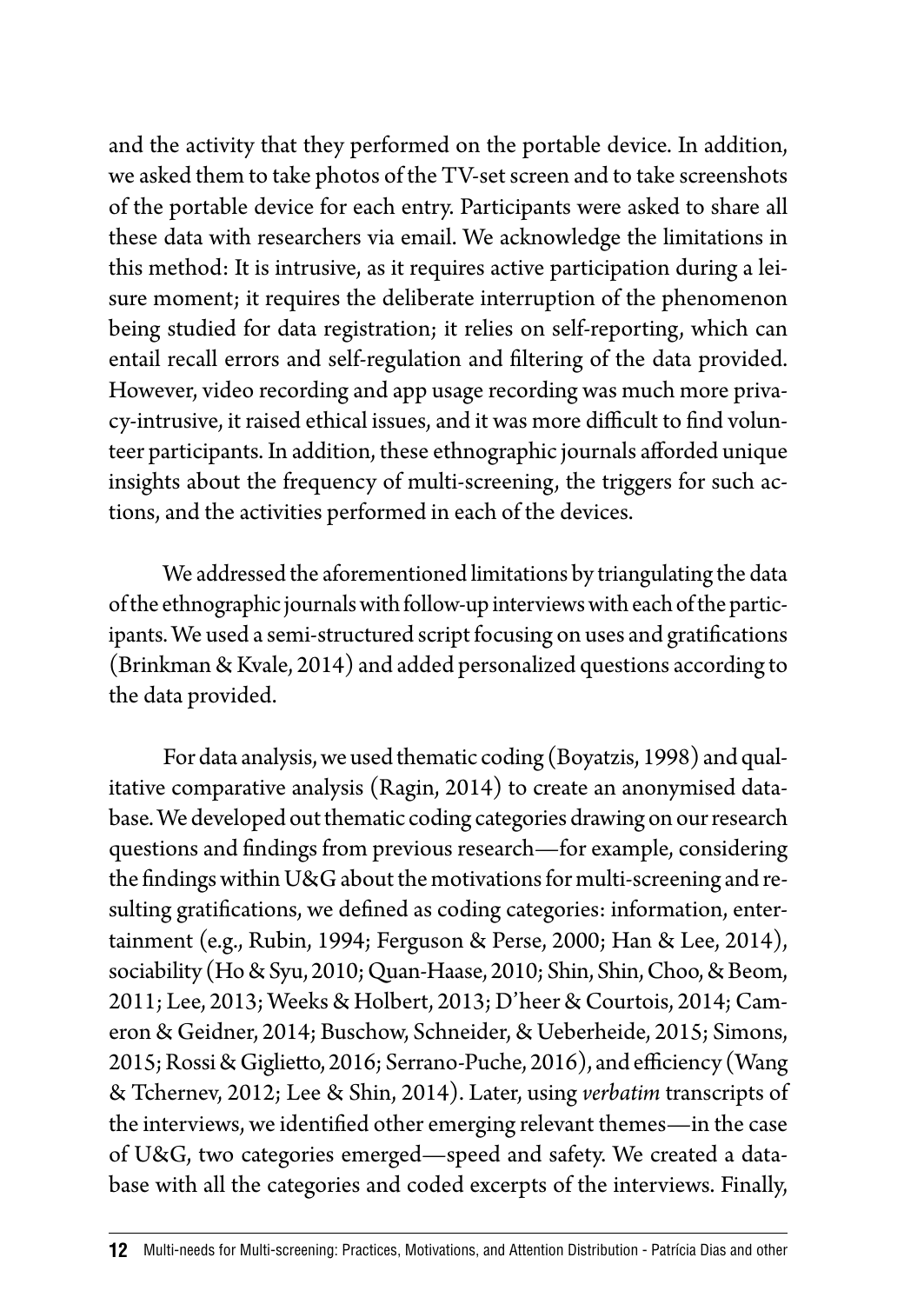we created a qualitative comparative analysis (QCA) grid including sociodemographic features, technological features, uses and gratifications, and attention distribution, and filled it using data from both the ethnographic journals and the interviews.

#### **Sampling and sample**

We looked for participants that fit into the "multi-screener" profile identified by previous research (Smith & Boyles, 2012; Microsoft, 2013; Dias & Teixeira-Botelho, 2016)—between 18 and 25 years old, urban, tech-savvy, and with higher education. We selected a convenience sample among volunteer university students, using our personal contacts and also a general email that was sent to students via our research centres. We were careful to obtain a gender balance in the sample and also diversity in education fields. Also, we asked the first volunteers to help us find more participants among their acquaintances. We selected a group of 15 participants in Lisbon, Portugal, and another group of 15 participants in Pamplona, Spain.

Although we have conducted a comparative study, our findings did not reveal significant differences concerning our research questions. As a consequence, we chose not to focus on a thorough comparative discussion of our findings (only mentioning the most relevant differences found), but rather in discussing them in relation to our research questions and the literature review.

# Findings and Discussion

### **Mobile activities during multi-screening**

In our sample, we registered a total of 309 multi-screening instances during two evening periods of about one hour each. The average was of 5.15 multi-screening instances per participant, showing that using mobile devices while watching television is relatively frequent. The most common combination of screened devices was watching video content on the TVset and using the smartphone, but there were 12 cases that used the laptop to watch TV content.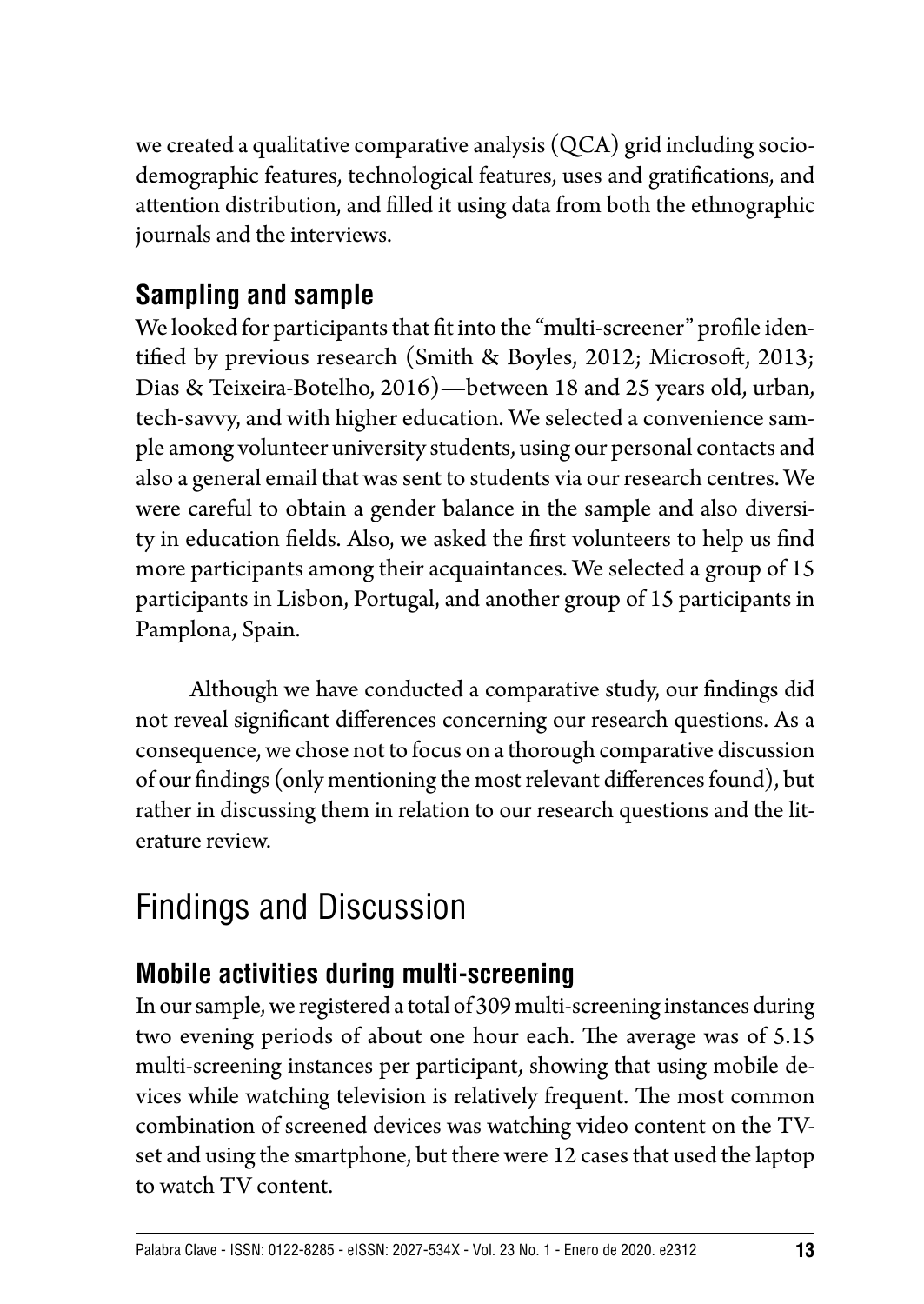Concerning the activities performed in each of the devices, our QCA shows that viewers in our sample watch mostly movies and series on the TV-set/laptop. This type of content is not watched live as viewers play recorded or downloaded content to their convenience. Participants only follow live TV broadcasting for specific content, namely news, and sports. While watching TV, the most frequent activities performed in the smartphone are communicating in Instant Messaging apps (mostly WhatsApp but also Facebook Messenger) and browsing social networks (Instagram, Facebook, and SnapChat). Other activities reported, although less frequent, were searches, browsing branded apps (mostly fashion), and using utilities such as checking time, weather, and calendars.

Although TV-watching and online social interaction are a frequent combo in our sample, these activities are usually unrelated. Our findings are opposite to the notion of "social TV," which poses that connected uses of different screened-media are the most common multi-screening patterns (e.g., Smith & Boyles, 2012; Nandakumar & Murray, 2014; Weeks & Holbert, 2013; D'heer & Verdegem, 2015; Rossi & Giglietto, 2016). The exploratory and qualitative nature of our study does not sustain generalized claims, but our findings are consistent with other studies, which have also reported a predominance of unrelated uses (D'heer et al., 2012; Dias, 2016).

The most common "connected viewing" practice was commenting on instant messaging (IM) apps (mostly WhatsApp) with friends about content that was being watched on TV (21 instances). This usually happened during live sports broadcasting, but there were also cases of friends making arrangements to watch the same movie or series at the same time in order to comment about it. Other related activities sporadically reported were searching on the online database, IMDb, about the movie one is watching (1 instance), searching on Google about a product seen on a series (1 instance), checking an app for placing bets in sports during sports events broadcasted live (1 instance).

In the interviews, we tried to explore how the participants perceived and explained their multi-screening practices, namely the predominance of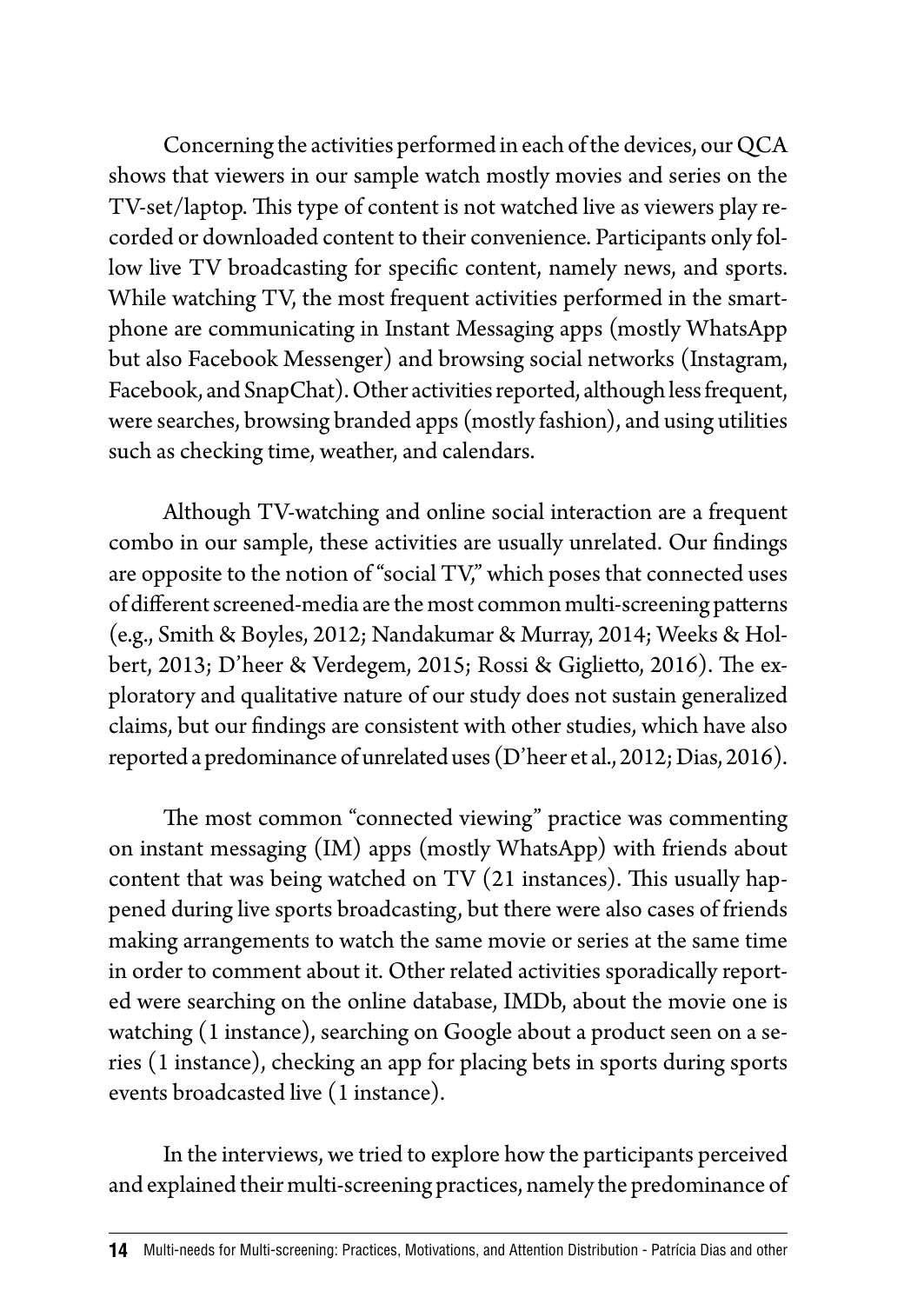distracted viewing and, building on previous research (e.g., Weeks & Holbert, 2013; Lee, 2013; Gil de Zuñiga et al., 2015), the observation of an association between connected viewing and live TV broadcasting.

> The smartphone keeps me company, not just when I'm watching TV, but in any activity, throughout the day. It's as if I had my friends and family in my pocket and I can talk to them all the time. (PT4)

> I like to comment about what I'm watching on TV, let's imagine a soccer match. But that only makes sense if you comment with friends that are watching the same, right? It makes me feel part of a group, it's a shared experience. (ES3)

Although each of these quotes refers to different types of multi-screening, PT4 talks about distracted viewing, and ES3 comments on connected viewing, they point to the same reason: The smartphone affords what Katz and Aakhus (2002) have described as a "perpetual contact," that is, an ongoing connection to others that affords a sense of belonging and company.

#### **Motivations for multi-screening**

Multi-screening is "natural" for our interviewees, something that they do automatically, and thus they haven't given much thought to the motivations behind such behaviour, as they express in the following quotes:

> Without realizing, we have one hand on the remote and the other sliding through the smartphone screen. Sometimes we don't even know what brings us to do this, it is something involuntary. (PT1)

> It's almost automatic [using the smartphone while watching TV]. It's like we were born doing it. [laughter] (PT2)

Nevertheless, we asked them in the interviews to make an effort in order to reflect upon and identify the triggers and motivations that drive them to it (uses) and the benefits or satisfaction that they obtain from it (gratifications).

In Table 1 we present an overview of the main activities performed by our participants in the TV-set/laptop and the smartphone during multi-screening instances and the uses and gratifications that they reported as related to each of them.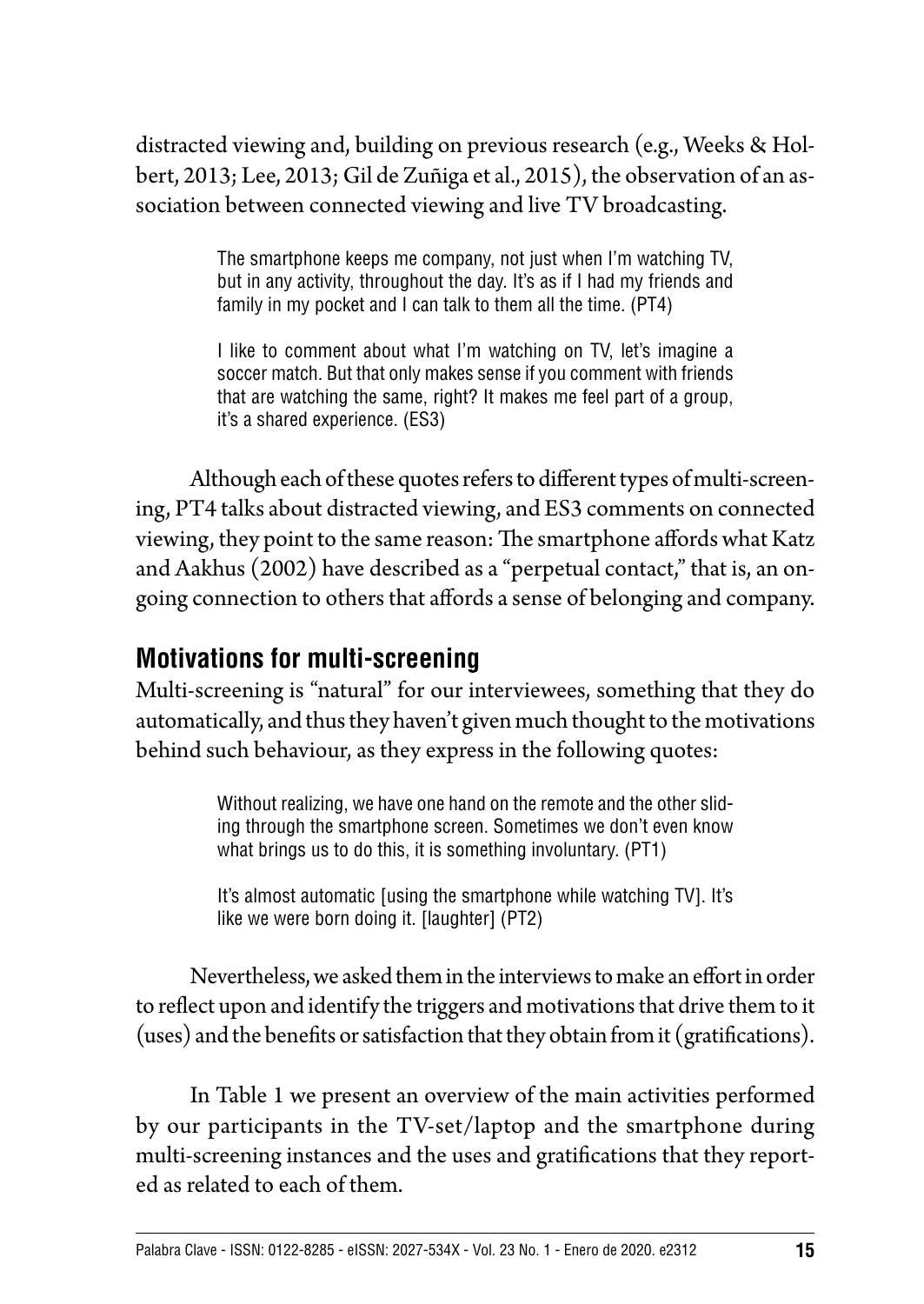#### **Table 1. Activities performed during multi-screening instances, and uses and gratifications reported by participants**

| TV-SET/LAPTOP            |                  |                  |                              |                                             |
|--------------------------|------------------|------------------|------------------------------|---------------------------------------------|
| Watching                 | Instances (% PT) | Instances (% ES) | <b>Uses</b>                  | <b>Gratifications</b>                       |
| Sports                   | 8.89             | 26.36            | Entertainment                | Entertainment                               |
| Documentary              | 1.67             | 1.55             | Information                  | Information<br>Safety                       |
| Series                   | 16.11            | 41.09            | Entertainment                | Entertainment                               |
| Soap-opera               | 3.89             | $\mathbf{0}$     | Entertainment                | Entertainment<br>Safety                     |
| Movie                    | 46.67            | 20.16            | Entertainment                | Entertainment                               |
| <b>News</b>              | 13.89            | 6.2              | Information                  | Information<br>Safety                       |
| Talk-show                | 1.67             | 2.33             | Entertainment<br>Sociability | Entertainment                               |
| Reality-show             | 2.78             | 0.78             | Entertainment<br>Sociability | Entertainment<br>Safety                     |
| Talent-show              | 1.11             | 0.78             | Entertainment<br>Sociability | Entertainment                               |
| Lifestyle                | 3.33             | 0.78             | Entertainment<br>Sociability | Entertainment<br>Sociability                |
| <b>SMARTPHONE</b>        |                  |                  |                              |                                             |
| Doing                    | Instances (% PT) | Instances (% ES) | <b>Uses</b>                  | <b>Gratifications</b>                       |
| Social networks          | 26.67            | 34.11            | Entertainment<br>Sociability | Entertainment<br>Sociability                |
| <b>Instant Messaging</b> | 28.33            | 43.41            | Sociability<br>Entertainment | Sociability<br>Entertainment                |
| YouTube                  | 1.11             | 1.55             | Entertainment                | Entertainment                               |
| Google                   | 6.11             | 0.78             | Information                  | Efficiency<br>Information                   |
| Blogs                    | 1.11             | 1.55             | Entertainment<br>Information | Entertainment<br>Information<br>Sociability |
| <b>News</b>              | 1.11             | 1.55             | Information                  | Information<br>Safety                       |
| Games                    | 1.67             | 3.88             | Entertainment                | Entertainment                               |
| Specific App (branded)   | 4.44             | 4.65             | Entertainment<br>Information | Entertainment<br>Information<br>Efficiency  |
| M-commerce               | 0.56             | 0.78             | Speed<br>Information         | Efficiency<br>Information                   |
| <b>Utilities</b>         | 8.33             | 2.33             | Spe Speed<br>Information ed  | Efficiency<br>Information                   |
| Email                    | 1.67             | 3.88             | Information                  | Efficiency                                  |
| <b>SMS</b>               | 10               | $\mathbf{0}$     | Sociability                  | Sociability                                 |
| Voice                    | 3.33             | 0.78             | Sociability                  | Sociability                                 |
| Nothing                  | 5.56             | 0.78             | Speed                        | Efficiency                                  |

Note: The three highest percentages are signalled in grey for each case. Source: Own elaboration.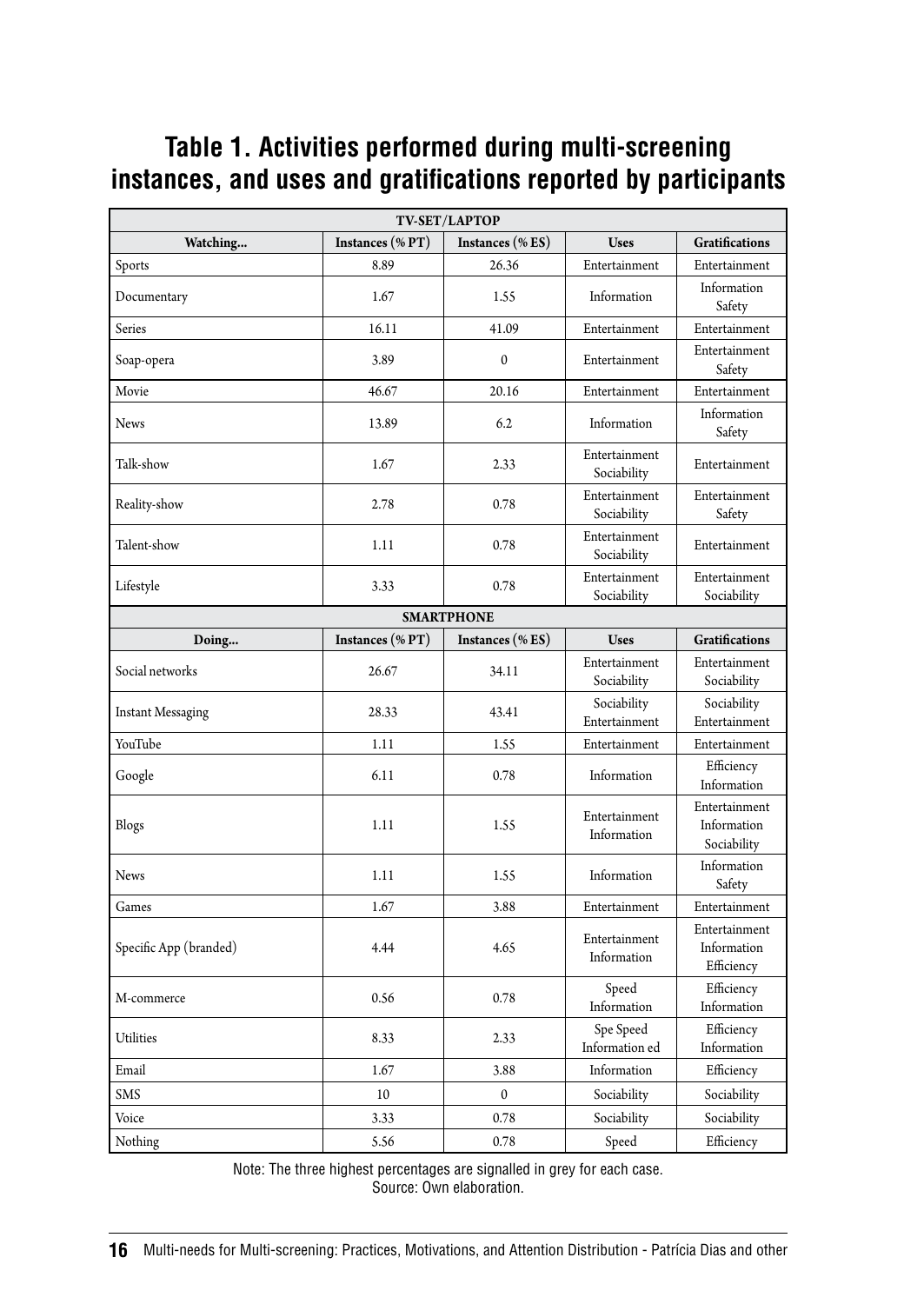Concerning the TV-set or laptop, the most frequently watched content is movies and series, both in Portugal and Spain, followed by news, in Portugal, and sports, in Spain. The uses and gratifications associated with such activities are, as described in previous research about U&G and TV (Rubin, 1994), entertainment and information.

When engaging with the smartphone, the most common activities are using social media and IM apps, in Portugal and Spain, followed by short message service (SMS), in Portugal, and browsing branded apps, in Spain. However, instead of seeking sociability and sense of belonging (Ho & Syu, 2010; Quan-Haase, 2010; Serrano-Puche, 2016), our participants have a different take on these communication practices:

> If there is something interesting on TV, I don't use it [the smartphone]. The problem is that you almost never find anything interesting on TV. That is why I use the smartphone so much... (ES1)

> If I'm watching a series and it gets slow, or nothing is happening, it gets boring. Usually that is when I scroll my social networks feeds, for a few seconds. (...) Instead of zapping, I look for something to do in the smartphone. (PT3)

> I guess if a series is having a "dead" moment, I go to Instagram and I am more entertained, but it is also a habit. (PT2)

> I was just passing time, a movie was on TV, and I felt like "gossiping" a bit, so I checked what my friends were posting on Instagram and I hung there for a while. (PT13)

These quotes reveal that boredom is one of the main motivations or triggers for engaging in multi-screening behaviour with the smartphone. Our participants feel that the TV content does not have enough quality or rhythm, and talk about "slow" and "dead" moments, not affording enough entertainment. Thus, they resort to the smartphone to extend or enhance the entertainment they were looking for on the TV. This claim from participants is apparently incoherent with their online practices, as instead of consuming entertaining content or playing games, they more often communicate with friends and family in IM apps and browse and interact in social media. They provide two explanations. One of them is the push nature of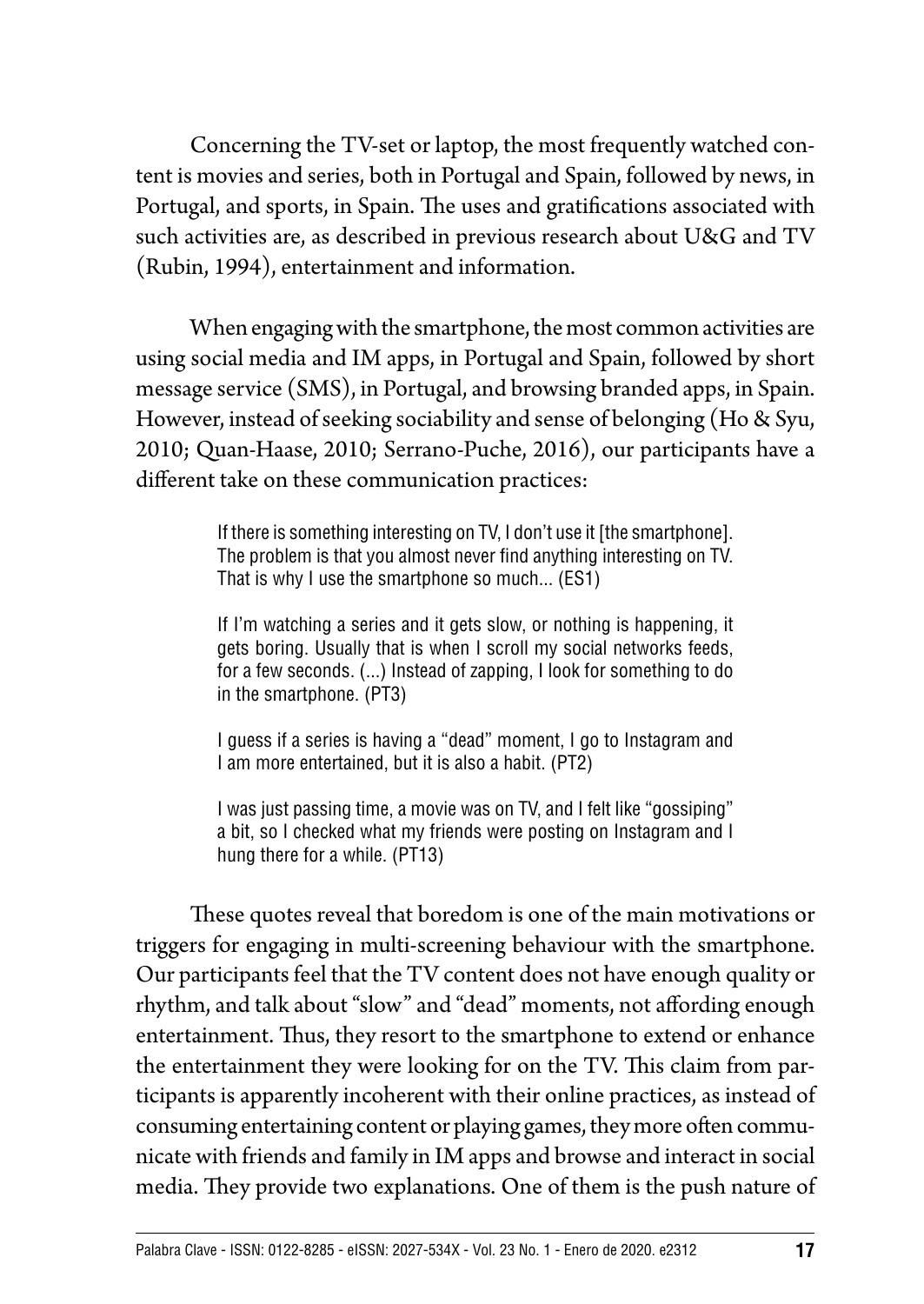these platforms, as the majority of these interactions are not started by our interviewees. They multi-screen to check and answer messages and notifications that they receive, and they feel the need to read and answer right away. One of the interviewees tries to explain this behaviour:

> I don't know... I guess you get used to it. It's like smoking, whenever you have a coffee, you feel the need to smoke... I can't explain it. (ES8)

The other explanation questions one finding from previous research: that "social needs" are a new U&G category that is characteristic of social media and mobile devices (e.g., Ho & Syu, 2010; Quan-Haase, 2010) and also the main motivation for multi-screening (e.g., D'heer & Courtois, 2014; Cameron & Geidner, 2014; Han & Lee, 2014; Kramer, Winter, Benninghoff, & Gallus, 2015; Rossi & Giglietto, 2016). Our participants report that, when they engage with the smartphone by their own initiative, more than looking for social interaction, sociability or affectivity, they are looking for entertainment. They decided to watch TV looking for entertainment, and when the TV is not providing them the level of *stimuli* and engagement that they were looking for, they resort to the smartphone to enhance it. As participant ES1 puts it, "The smartphone is like a second TV" (ES1). Thus, they feel entertained by bantering with their friends and browsing through their friends' posts.

Our participants also mention the need of feeling efficient as one of the benefits afforded by the smartphone (e.g., Wang & Tchernev, 2012; Hwang, Kim, & Jeong, 2014; Lee & Shin, 2014; Shin, An, & Kim, 2015), a need more common among the Portuguese than the Spanish.

> One of my justifications for multi-screening is that I want to do all my tasks almost "at the same time." (PT6)

> I don't have time to do things separately, so I do them at the same time to be more efficient. (PT15)

> I think multi-screening is a good way of avoiding sitting on the couch with the phone in your hand just waiting for an answer, and also of staring at the TV while you're just waiting for the commercials to end, or for the series to pick up some pace. (ES2)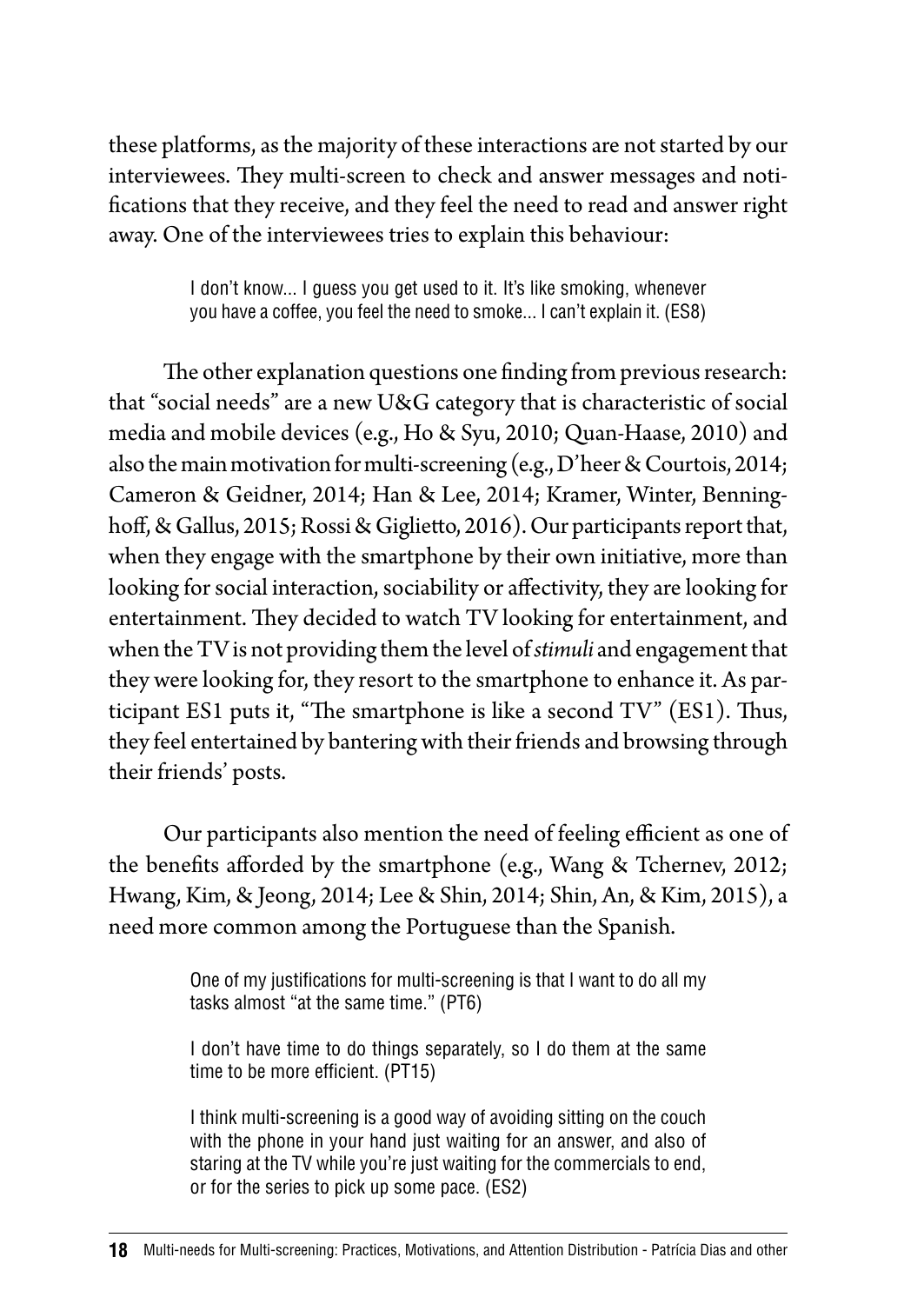According to our participants, they do not want to feel that they are wasting time, and they get a sense of accomplishment and self-fulfilment out of performing short and simple tasks while they are obtaining their entertainment from TV, such as conducting searches on Google, using utilities, such as the calendar or the alarm clock, managing photos, checking the weather and the calendar for next day, checking and answering emails.

Our sample registered 11 instances of checking the smartphone without any push *stimulus* from it or intention to perform any task (10 among the Portuguese and only 1 among the Spanish), just to check if they had missed anything.

> We live very accelerated lately. We live in an age when everything is very fast and we want to do everything quickly, and do things all the time. I recognize that I'm not capable of sitting here quietly and not fidgeting with my smartphone. (...) It makes me anxious, I have to do something with my hands. (ES7)

> I multi-screen basically to save time. But the benefits I get are not just emotional from conversations I keep, or entertainment, or efficiency. I get a bit of the three. (PT11)

This quote is related to two new categories of uses and gratifications that emerged from the interviews—speed and safety. Speed is mostly associated to the smartphone and to the multi-tasking it affords. It also portrays the irresistibility and even addictive nature of this medium (Levinson, 2004). Safety is often not sought intentionally but obtained from a sense of being informed about current events.

> I need my smartphone to know what is going on in the world, no matter what else I am doing. Without it I feel disconnected, isolated. (ES5)

> I confess that I watch junk TV from now and then, and I follow celebrities on Instagram. I guess I like to keep up with the trends. Sometimes it makes me feel good about myself, I feel smarter and happier than those people. (PT7)

As the quotes show, this is both afforded by TV content, such as news and documentaries, and by social media accessed via smartphones, which keep users connected to others and up-to-date with events. TV content,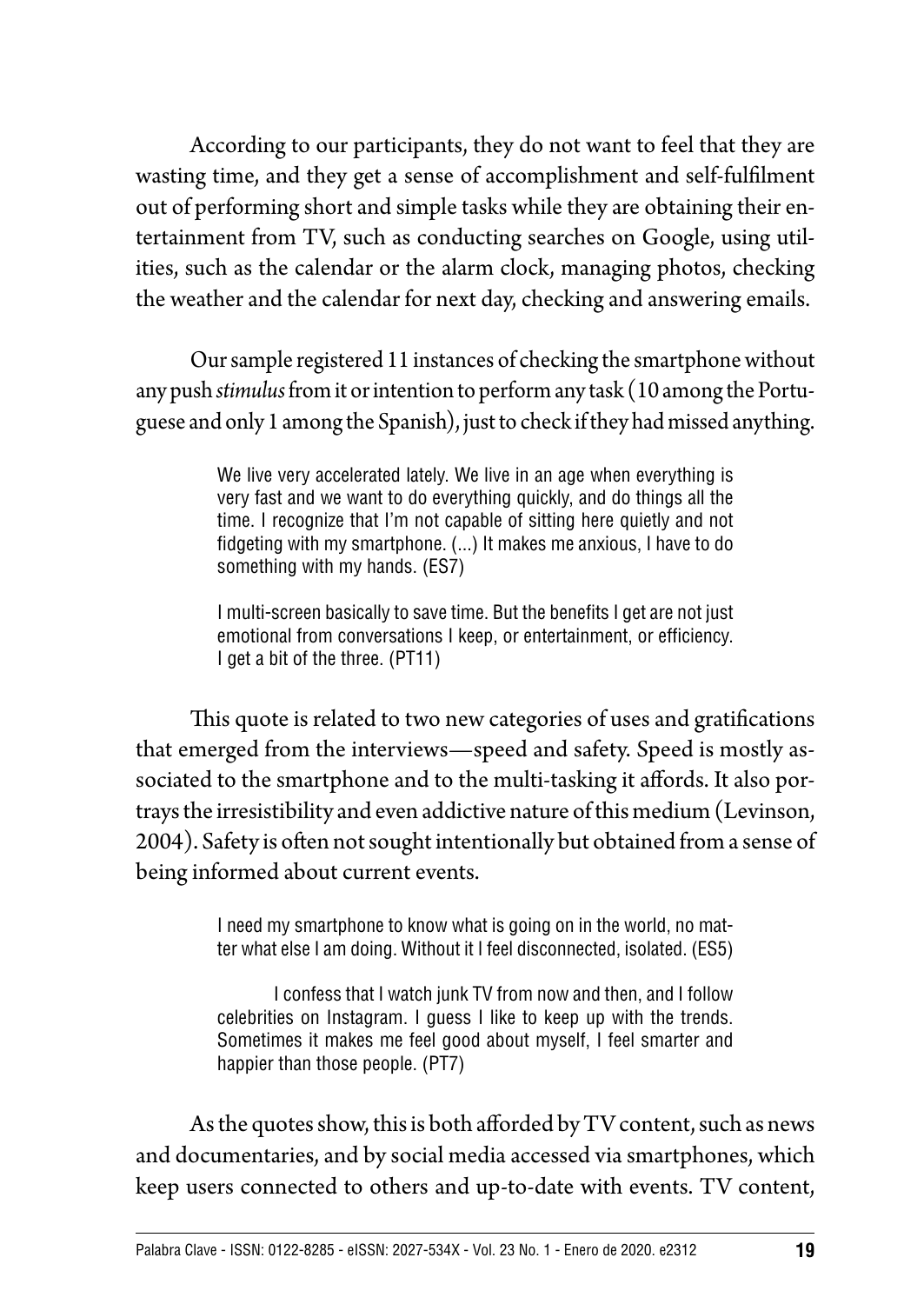such as soap operas and reality shows, and social media can also make users feel safer and happier that others portrayed on TV and on social media. Also, keeping up with current events, conversation and even gossip affords a sense of belonging (e.g., Ling, 2004) that also contributes to feeling safe.

Although most research within the U&G framework has attempted to identify categories of uses and gratifications that are associated to specific media, platforms or content and to hierarchize them, our findings are more consistent with more recent holistic approaches (e.g., Jenkins, 2010; Evans, 2011; D'heer et al., 2012). These argue that users' choices are a result of complex, interdependent and variable combinations of multiple variables, such as medium, platform, content, individual features and contextual features. We argue that multi-screening stems from multi-needs, allows multi-uses and provides multi-gratifications. Instead of looking for unique U&G attached to media, platforms or content, another direction for U&G research may be to identify patterns of combinations of media, platforms and content with multiple and often simultaneous U&G.

Our QCA revealed some patterns, depending on:

- A. *Degree of interest and immersion regarding the TV content.* Viewers who chose a certain content to watch (live or differed) were less likely to multi-screen, as they became immersed in the content they voluntarily chose to watch, were motivated and excited to watch it, were enjoying themselves, and forgot about the smartphone being available and even ignored *stimuli* from it. On the contrary, viewers who were zapping and were not finding anything interesting or were bored were more likely to multi-screen.
- B. *Origin of the multi-screening trigger.* We observed that the trigger for multi-screening could be internal or external. Internal *stimuli* were initiatives voluntarily taken by the participants. The most typical case is the participants becoming bored with what they are watching on TV and feeling the need to obtain extra entertainment from the smartphone. There were also cases of participants remembering, by association with the TV content, something that they wanted to do and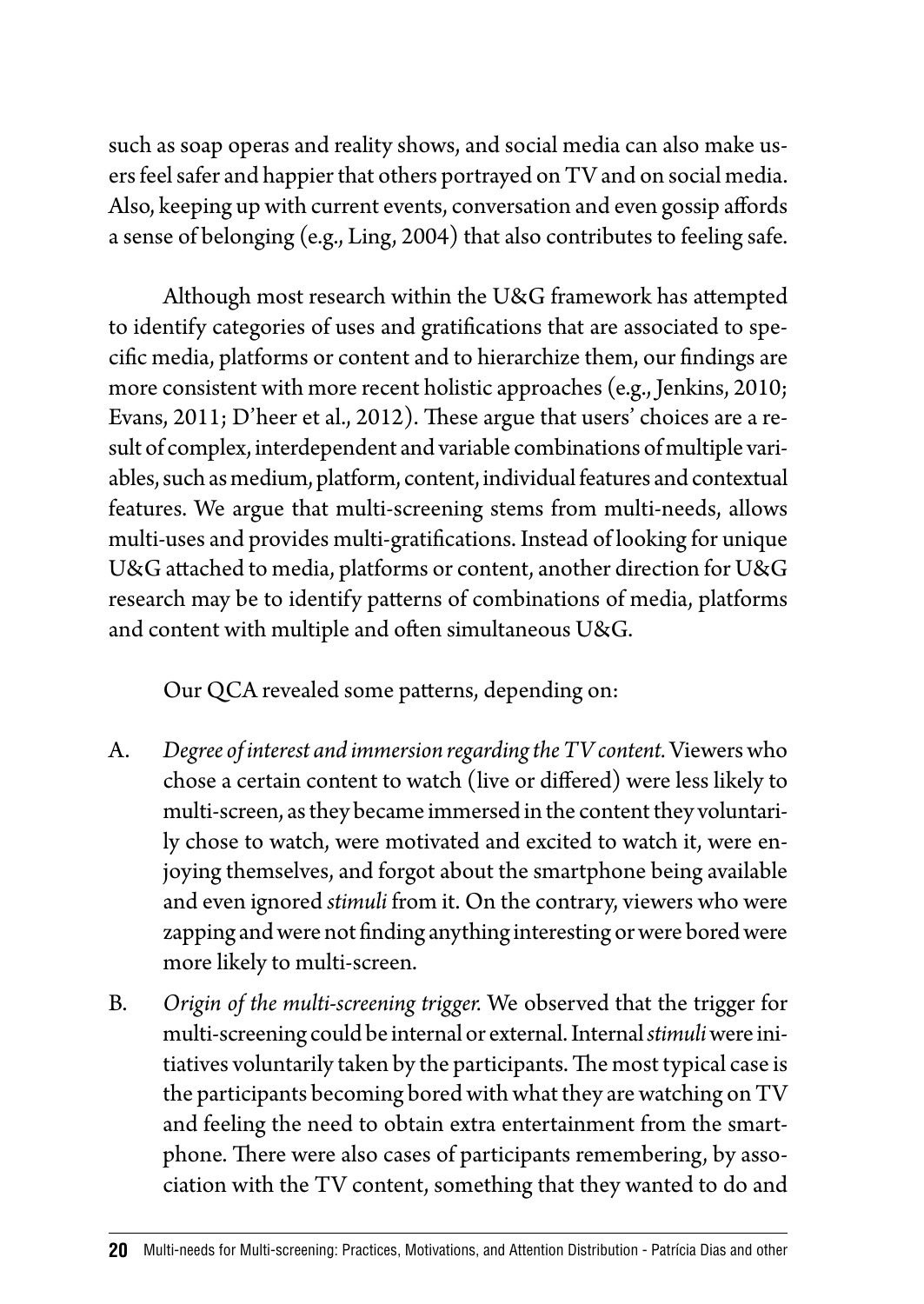decided to do it right away. Less common was performing activities connected with the TV content. Concerning external *stimuli*, participants admitted that the sounds or vibrations of their devices were irresistible for them (Levinson, 2004). In these cases, participants did not decide to multi-screen themselves, but were reacting to *stimuli* from their mobile device. Participants quickly checked notifications from news apps, games and branded apps, but they usually engaged for longer periods in conversations following notifications from social networks, IM messages, and SMS.

C. *Affordances of media.* Practices and gratifications are shaped by the different affordances (Gibson, 1966; Norman, 1999) of each of the screen-media studied (Wellman, Quan-Haase, Boase, Chen, Hampton, Diaz de Isla, & Miyata, 2006). The content emerges as more relevant in the case of TV, as entertainment and information are sought and obtained by selecting different types of content. On the contrary, the smartphone affords a contact sense of belonging and efficiency (Katz & Aakhus, 2002; Ling, 2004), by affording permanent connection to others, access to information, and multi-tasking.

These variables are, of course, interdependent, as, for instance, participants that were immersed in TV content were more likely to ignore *stimuli* from smartphones, regardless of their affordances.

Our research, thus, presents relevant insights that need to be addressed by future research, preferably using mixed methods, towards a more complex and holistic approach to U&G, to which Affordances Theory may provide a relevant contribution.

#### **Attention distribution**

The notion of multi-screening emphasizes the simultaneous use of different screened media (e.g., Phalen & Ducey, 2012; Lin, 2013; Van Cauwenberg et al., 2014), as the quotes from our participants exemplify:

> If I'm gaming, I use the smartphone and watch TV at the same time. (PT10)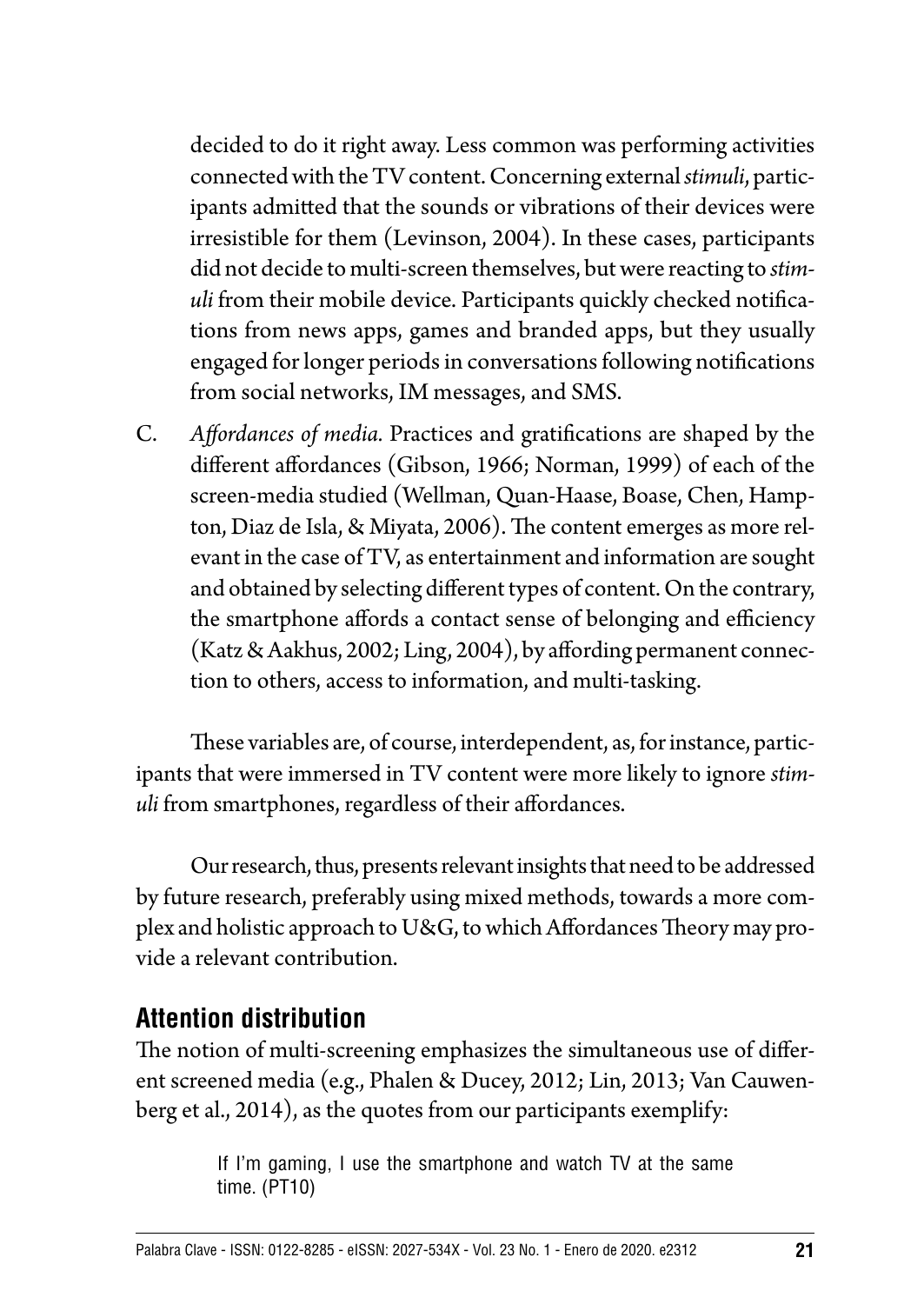If I get a voice call, I stop the TV, otherwise I do both things at the same time. (ES2)

They mention some moments of simultaneous use, but only three participants claim that they are able to distribute their attention in an equitable fashion between both devices. The majority of the participants recognize that their attention is focused on one of the devices while the other is present in the background.

Contrary to the initial designation of these practices as "second screening," our participants describe that the smartphone usually preponderates over the TV-set.

> It's impossible to do both things at the same time literally, right? When I'm using on [of the devices], the other is left to the side. (ES3)

> I don't think it is the TV that triggers our activities in other devices, but I don't think it is the other way around either. I believe there is a correlation between both. (PT12)

This is due, according to our participants, to the push nature of the smartphone, as its sounds, light and vibration "demand" attention (Levinson, 2001) and usually superimpose to other activities (Ling, 2004). As participant ES3 admits, "Any vibration from the smartphone, I have to look at it" (ES3). Other participants add:

> If I'm having a conversation with someone, an engaging conversation, I stop paying attention to the TV. Sometimes I intercalate between the conversation and the series. (ES9)

> I was "Whatsapping" and sometimes I took a look at the football match to see if it was interesting. But when there is something interesting on TV, the smartphone goes to the background and I only check it during commercial breaks. (ES7)

Even when they are immersed in watching TV, it is difficult to ignore push *stimuli* from the smartphone. It is also noteworthy that some of the participants felt the urge of checking their smartphone without any external trigger or internal motivation.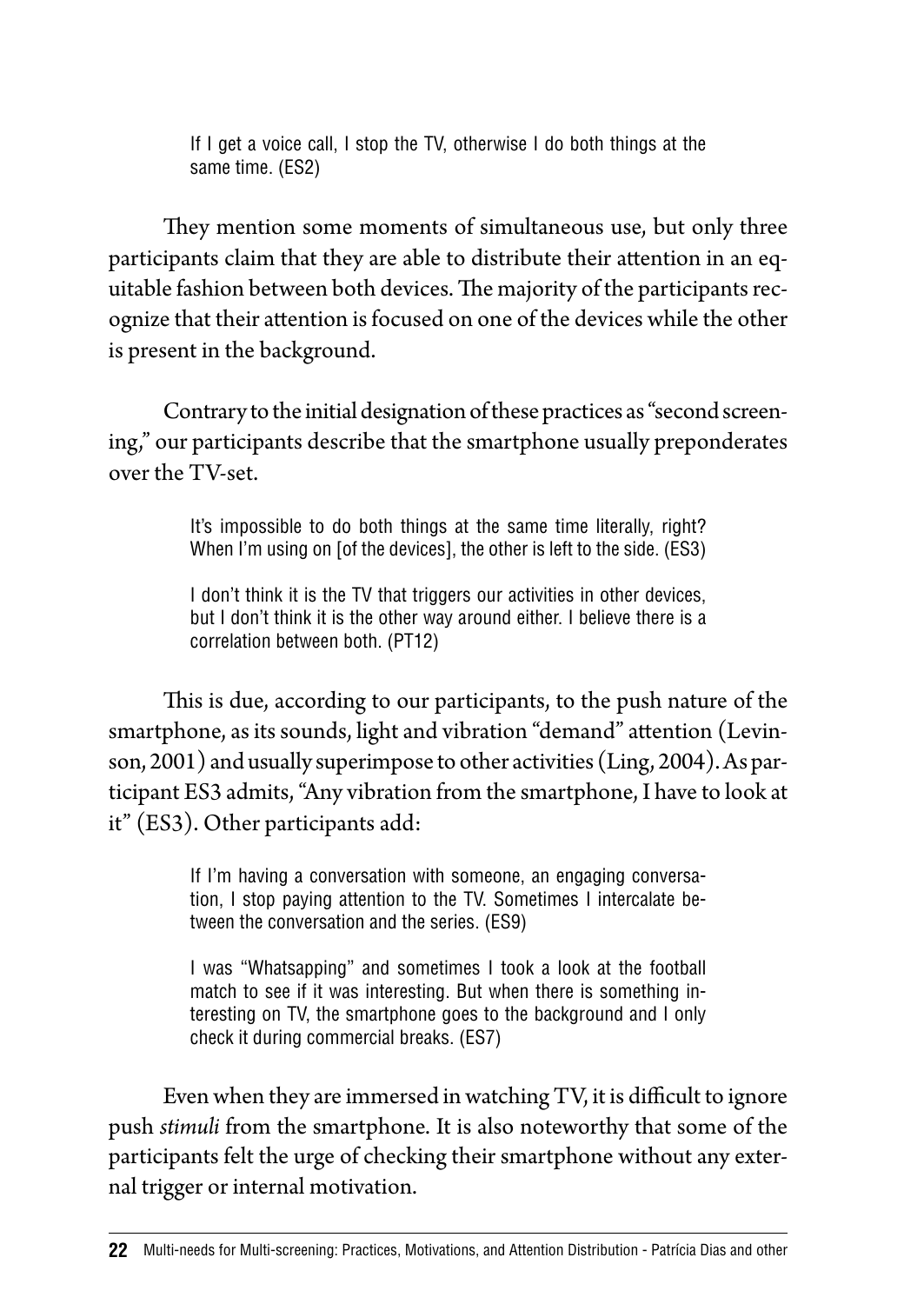Our participants acknowledge the "irresistibility" of the smartphone—it has a greater ability to get attention and foster engagement (e.g., Cameron & Geidner, 2014; Van Cauwenberge et al., 2014; McCreery & Krugman, 2015), but they perceive advantages and disadvantages to it.

> When I am doing two things at the same time, one is a task and the other is a distraction. Sometimes, it is even helpful, but it is still a distraction. (ES3)

> It's a plus [the smartphone]. If you're watching something and you want more, the smartphone can give you that extra information, or entertainment. But it also distracts me a lot. I want not to pay attention to it, but I can't be without it. I think "I'm not going to touch it" and even then I'm distracted because I am thinking about what I could be doing with it, or about what is happening that I don't know yet. (ES13)

Thus, distracted viewing (Smith & Boyles, 2012) leads to distraction, often unintended by our participants, but difficult to avoid.

The smartphone also becomes the focus of attention due to the lack of engagement afforded by the TV. Thus, when the TV is not interesting enough, it is easy to turn to the smartphone as a solution for enhancing the entertainment they are looking for.

> In my opinion, it's not the mobile devices that call our attention. I only use the smartphone when what I'm watching on TV is not interesting enough. (PT10)

## Conclusion

With our exploratory study, we have addressed some of the ongoing debates about multi-screening and identified insights and trends that are important contributions in pointing directions for future research.

Concerning the variety of activities that multi-screening may entail, our research calls for a closer look at the concept of *social TV*, as social interaction online is the most common activity performed via mobile devices during TV-viewing, but, in our sample, it was usually unrelated to the TV content being watched, and it more often afforded entertainment as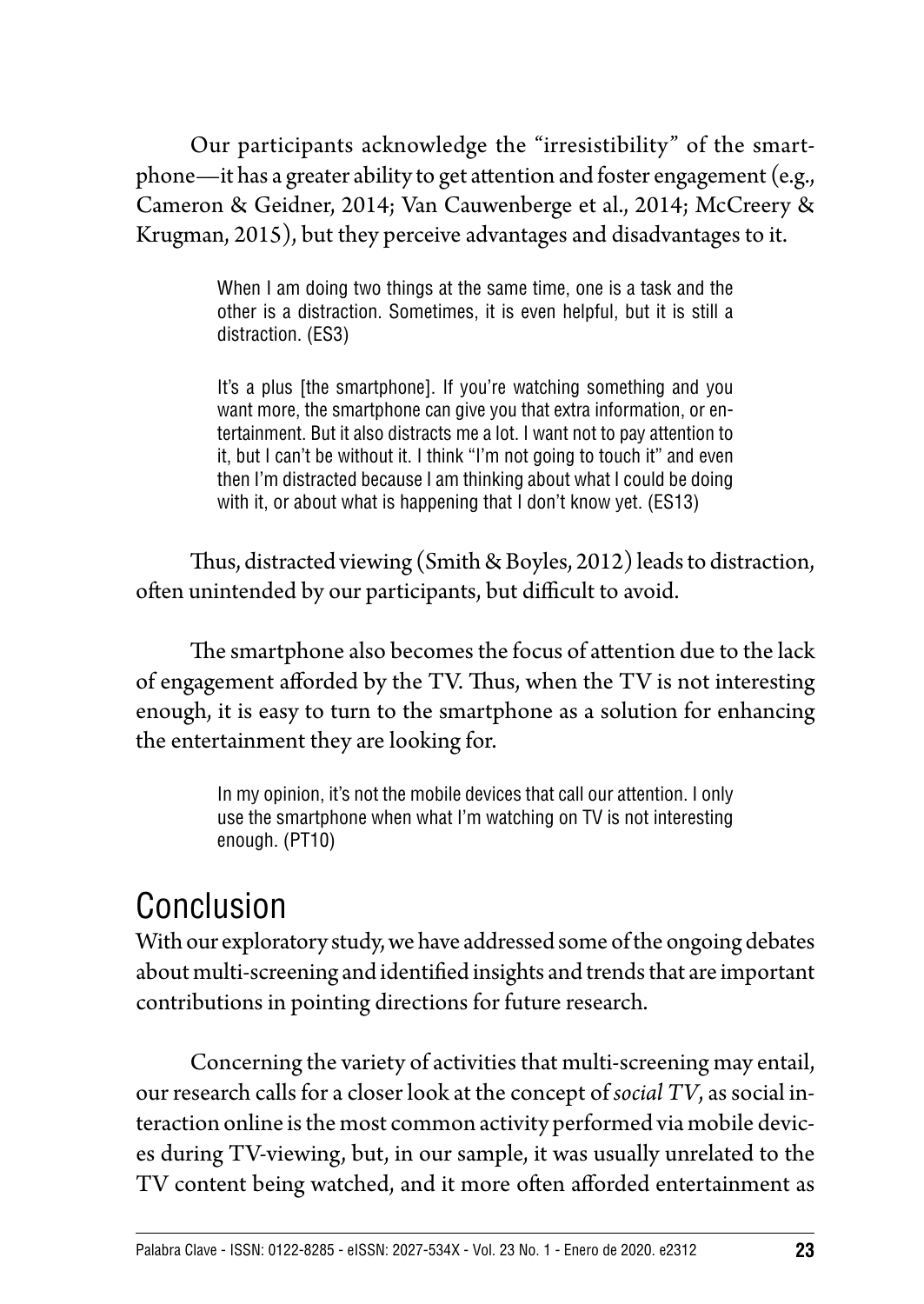gratification, instead of sociability. The exception was during live TV broadcasting, when users commented on social networks and instant messaging about TV content being watched and reported, obtaining a sense of belonging from this practice. Thus, further exploring the differences between live and differed TV emissions and their effects on multi-screening behaviour is a relevant endeavour.

Regarding the motivations for multi-screening, participant PT2 provides a summary:

> I believe that we multi-screen when we get a message and our phone vibrates; when we are watching something boring that is not capturing our attention and we grab our phone; or simply when we remember that we haven't checked Instagram for a bit and we decide to do it while we are watching TV. (PT2)

Thus, our findings challenge the preponderance of the "social TV" strand of research in the field because, in spite of the activities performed on smartphones being related to social interaction, our participants turn to them as a source of entertainment, instead of social gratifications (e.g., Ho & Syu, 2010; Quan-Haase, 2010; D'heer & Courtois, 2014; Cameron & Geidner, 2014; Han & Lee, 2014; Kramer et al., 2015). They do so when the TV is not being entertaining enough. On the contrary, our results corroborate that efficiency and self-fulfilment are gratifications deriving from multi-screening (e.g., Wang & Tchernev, 2012; Hwang, et al., 2014; Lee & Shin, 2014).

In addition, in the face of the multiplicity of combinations and articulations of TV genres and smartphone-mediated activities, we spotted consistent patterns according to the degree of interest and immersion regarding the TV content, the origin of the multi-screening trigger and the affordances of both media. These patterns often involved more than one use and more than one gratification, leading to the argument that a phenomenon like multi-screening is inherently triggered by multi-needs and affords multi-gratifications. In future research, U&G can move towards more complex and holistic approaches ( Jenkins, 2010; Evans, 2011; D'heer et al., 2012), based on pattern recognition and complexity models. Digital big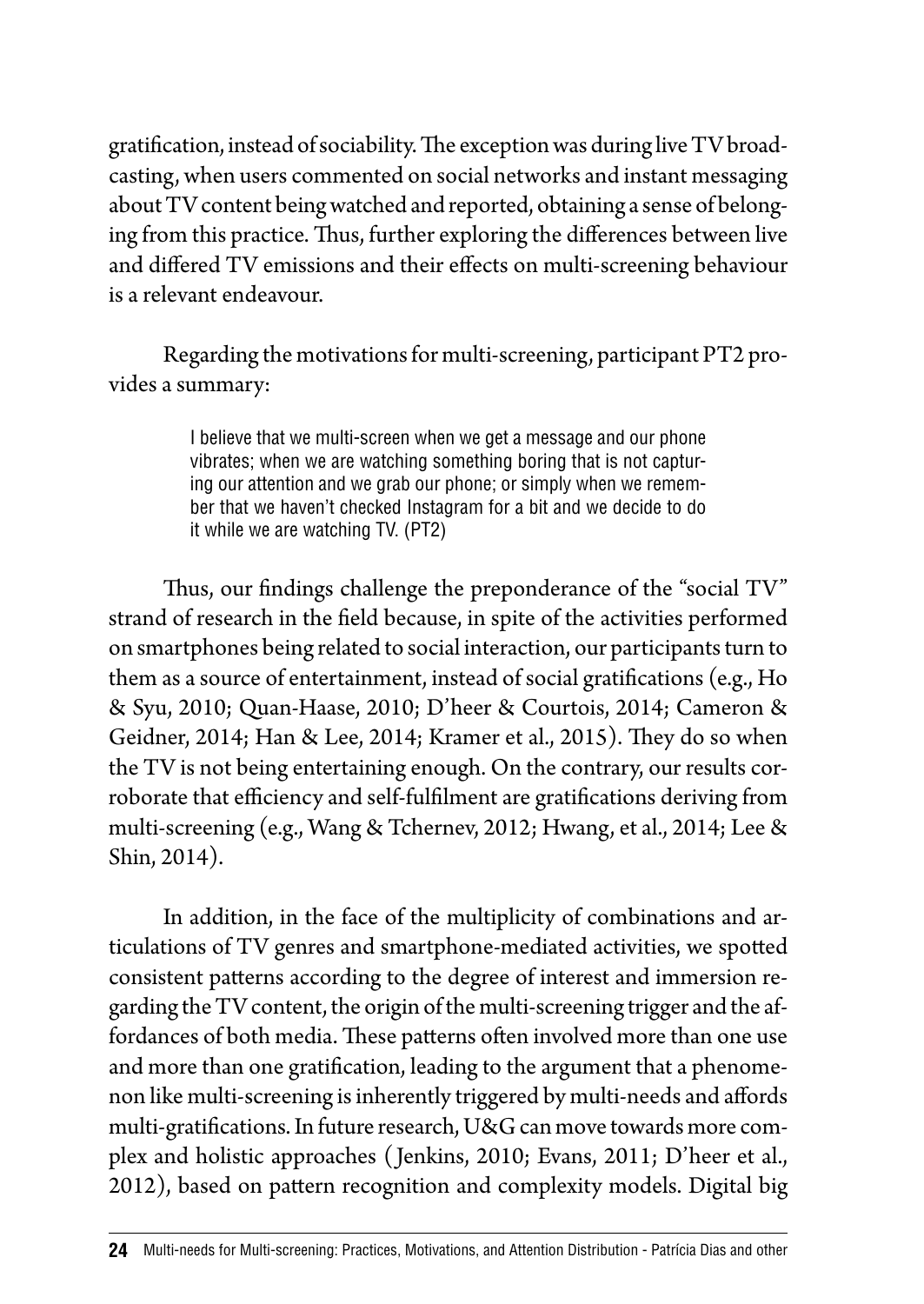data pose ethical challenges, as their collection can be intrusive and invasive, but they may also be key tools for further researching multiple uses and gratifications patterns and profiles.

About attention distribution, our study questions the second screening approach, as the smartphone preponderates over the TV and attention distribution is more often sequential and intercalary than simultaneous. Moreover, we found an apparent paradox that needs clarification: The smartphone is often perceived as a distraction relatively to other activities, but irresistibly becomes the main focus of attention nonetheless.

Multi-screening is an emergent but fast growing and fast changing practice, evolving along with the technologies that mediate it. The challenge for research in the near future is to keep up with the fast pace of the phenomena it studies and to uncover all of its complexity.

## References

- Boyatzis, R. (1998). *Transforming qualitative information: Thematic analysis and code development*. London, UK: Sage.
- Brinkman, S., & Kvale, S. (2014). *InterViews: Learning the craft of qualitative research interviewing*. London, UK: Sage.
- Buschow, C., Schneider, B., & Ueberheide, S. (2014). Tweeting television: Exploring communication activities on Twitter while watching TV. *Communications – The European Journal of Communications Research*, *39*(2), 129*–*149. DOI: [https://doi.org/10.1515/com](https://doi.org/10.1515/commun-2014-0009)[mun-2014-0009](https://doi.org/10.1515/commun-2014-0009)
- Cameron, J., & Geidner, N. (2014). Something old, something new, something borrowed from something blue: Experiments on dual ViewingTV and Twitter. *Journal of Broadcasting & Electronic Media*, *58*(3), 400*–*419. DOI: [https://doi.org/10.1080/08838151.20](https://doi.org/10.1080/08838151.2014.935852) [14.935852](https://doi.org/10.1080/08838151.2014.935852)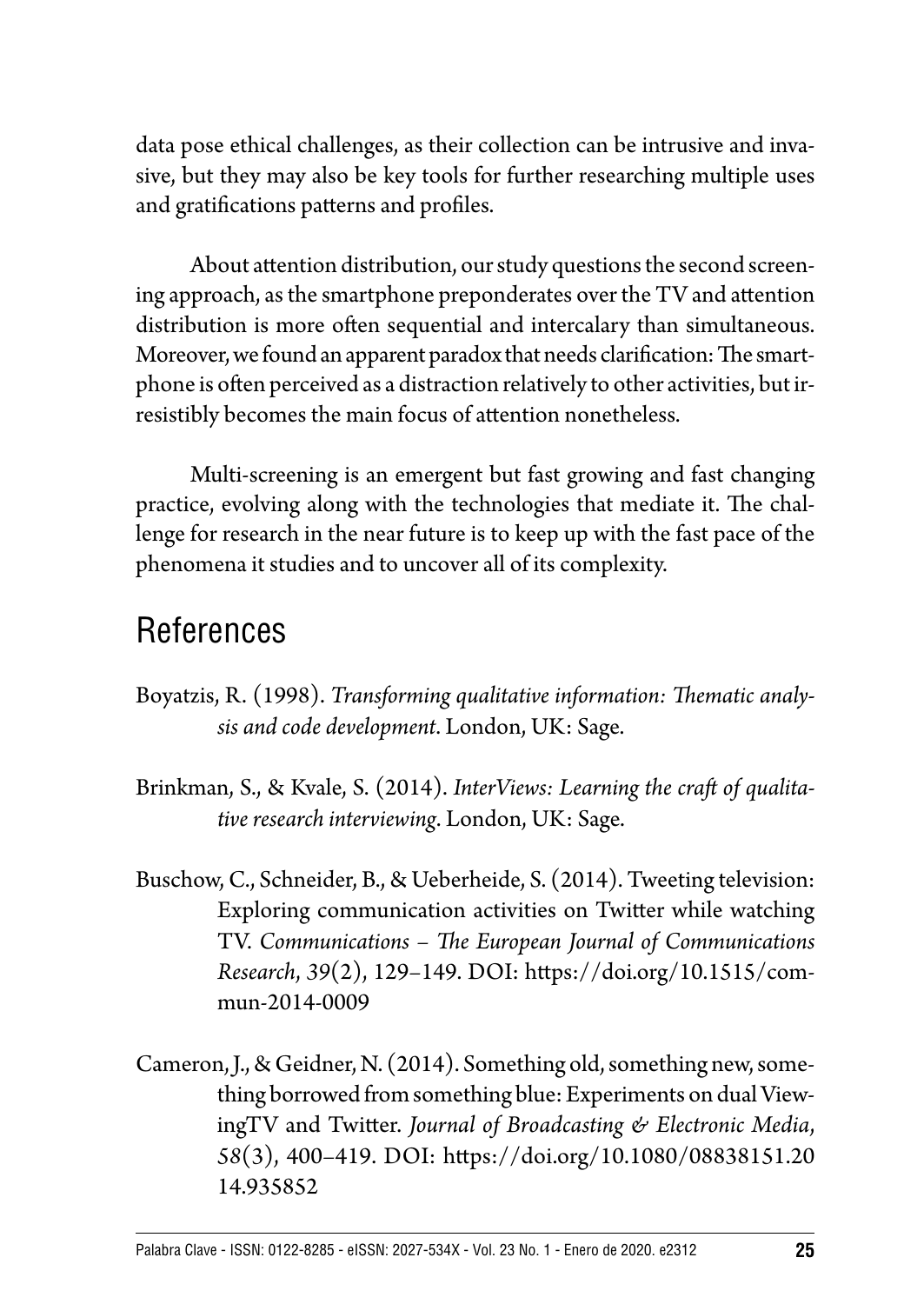- Chun, H., Lee, H., & Kim, D. (2012). The integrated model of smartphone adoption: Hedonic and utilitarian value perceptions of smartphones among Korean college students. *Cyberpsychology, Behavior and Social Networking, 15*(9), 473*–*479. DOI: [https://doi.](https://doi.org/10.1089/cyber.2012.0140) [org/10.1089/cyber.2012.0140](https://doi.org/10.1089/cyber.2012.0140)
- Cooper, R., & Tang, T. (2009). Predicting audience exposure to television in today's media environment: An empirical integration of active-audience and structural theories. *Journal of Broadcasting & Electronic Media*, *53*(3), 400*–*418. DOI: [https://doi.](https://doi.org/10.1080/08838150903102204) [org/10.1080/08838150903102204](https://doi.org/10.1080/08838150903102204)
- D'heer, E., Courtois, C., & Paulussen, S. (2012). Everyday life in (front of) the screen: The consumption of multiple screen technologies in the living room context. *EuroITV'12*. *Proceedings of the 10th European Conference on Interactive TV and Video* (pp. 195*–*198) July 4–6, Berlin, Germany. Retrieved from [https://dl.acm.org/cita](https://dl.acm.org/citation.cfm?id=2325654)[tion.cfm?id=2325654](https://dl.acm.org/citation.cfm?id=2325654)
- D'heer, E., & Courtois, C. (2014). The changing dynamics of television consumption in the multimedia living room. *Convergence: The International Journal of Research into New Media Technologies*, *22*(1), 3*–*17. DOI: <https://doi.org/10.1177/1354856514543451>
- D'heer, E., & Verdegem, P. (2015). What social media data mean for audience studies: A multi-dimensional investigation of Twitter use during a current affairs TV programme. *Information, Communication & Society*, *18*(2), 221–234. DOI: [https://doi.org/10.1080/](https://doi.org/10.1080/1369118X.2014.952318) [1369118X.2014.952318](https://doi.org/10.1080/1369118X.2014.952318)
- Dias, P. (2008). *O telemóvel e o quotidiano* [The mobile phone and daily life]. Lisbon, Portugal: Paulus.
- Dias, P. (2016). Motivations for multi-screening: An exploratory study on motivations and gratifications. *European Journal of Communication*, *31*(6), 678*–*693. DOI: <https://doi.org/10.1177/0267323116674111>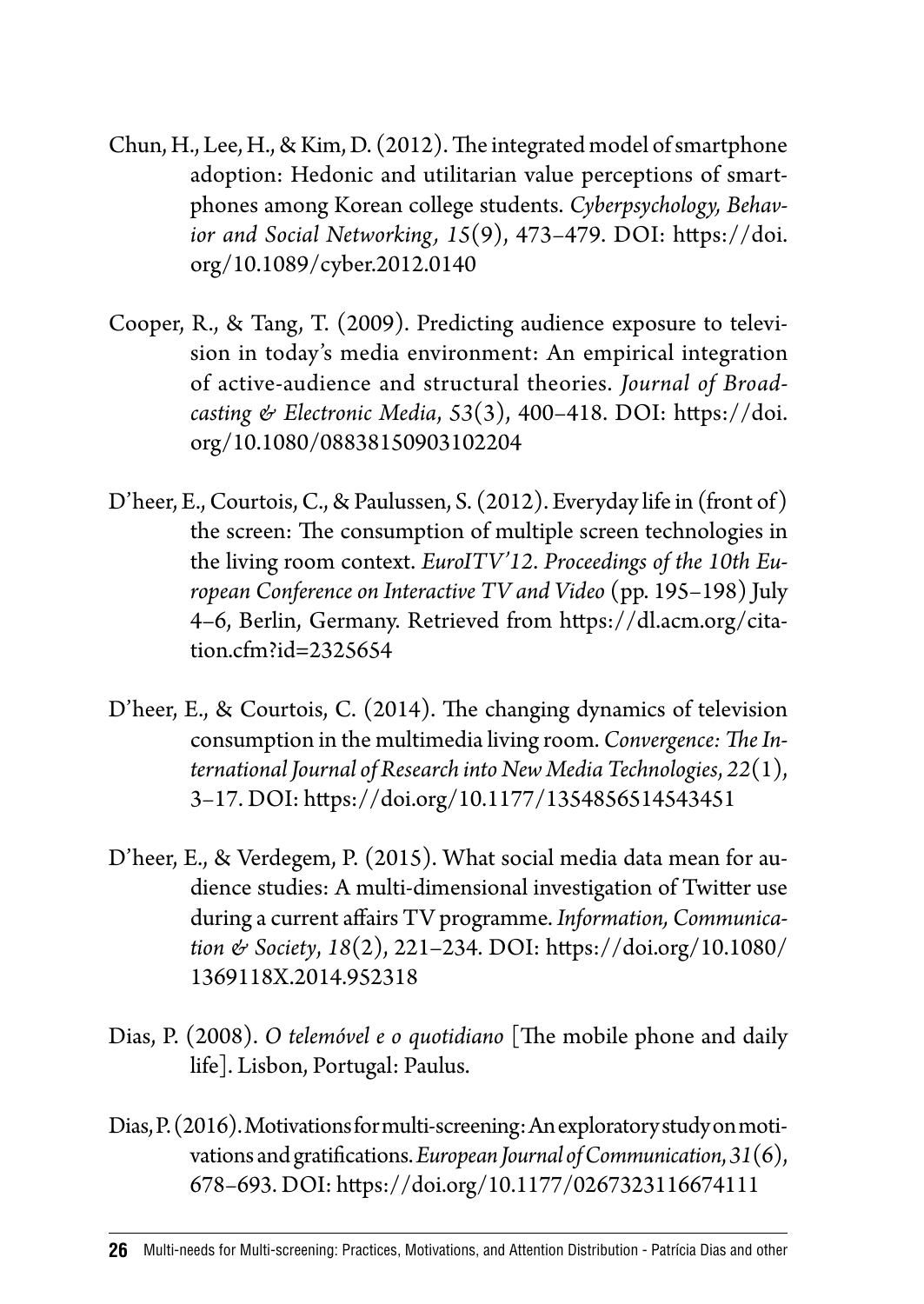- Dias, P. & Teixeira-Botelho, I. (2016). Multi-screening: Emergent practices, motivations and expectations. *Redes.com*, 13, 273–292. Retrieved from [http://revista-redes.hospedagemdesites.ws/index.php/re](http://revista-redes.hospedagemdesites.ws/index.php/revista-redes/article/view/380)[vista-redes/article/view/380](http://revista-redes.hospedagemdesites.ws/index.php/revista-redes/article/view/380)
- Ducheneaut, N., Moore, R., & Oehlberg, L. (2008). Social TV: Designing for distributed, sociable television viewing. *International Journal of Human-Computer Interaction*, *24*(2), 136*–*154. DOI: [https://doi.](https://doi.org/10.1080/10447310701821426) [org/10.1080/10447310701821426](https://doi.org/10.1080/10447310701821426)
- Dutta-Bergman, M. J. (2004). Complementarity in consumption of news types across traditional and news media. *Journal of Broadcasting & Electronic Media*, *48*(1), 41–60. DOI: [https://doi.org/10.1207/](https://doi.org/10.1207/s15506878jobem4801_3) [s15506878jobem4801\\_3](https://doi.org/10.1207/s15506878jobem4801_3)
- Evans, E. (2011). *Transmedia television: Audiences, new media and daily life*. London, UK: Routledge.
- Fortunati, L. (2002). The mobile phone: Towards new categories and social relations. *Information, Communication & Society*, *5*(4), 513*–* 528. DOI:<https://doi.org/10.1080/13691180208538803>
- Ferguson, D. A., & Perse, E. M. (2000). The World Wide Web as a functional alternative to television. *Journal of Broadcasting & Electronic Media*, *44*(2), 155–174. DOI: [https://doi.org/10.1207/](https://doi.org/10.1207/s15506878jobem4402_1) [s15506878jobem4402\\_1](https://doi.org/10.1207/s15506878jobem4402_1)
- Gibson, J. (1966). *The senses considered as perceptual systems*. London, UK: Allen & Unwin.
- Giglietto, F., & Selva, D. (2014). Second screen and participation: A content analysis on a full season dataset of tweets. *Journal of Communication*, *64*(2), 260–277. DOI:<https://doi.org/10.1111/jcom.12085>
- Gil de Zuñiga, H. G., Garcia-Perdomo, V., & McGregor, S. (2015). What is second screening? Exploring motivations of second screen use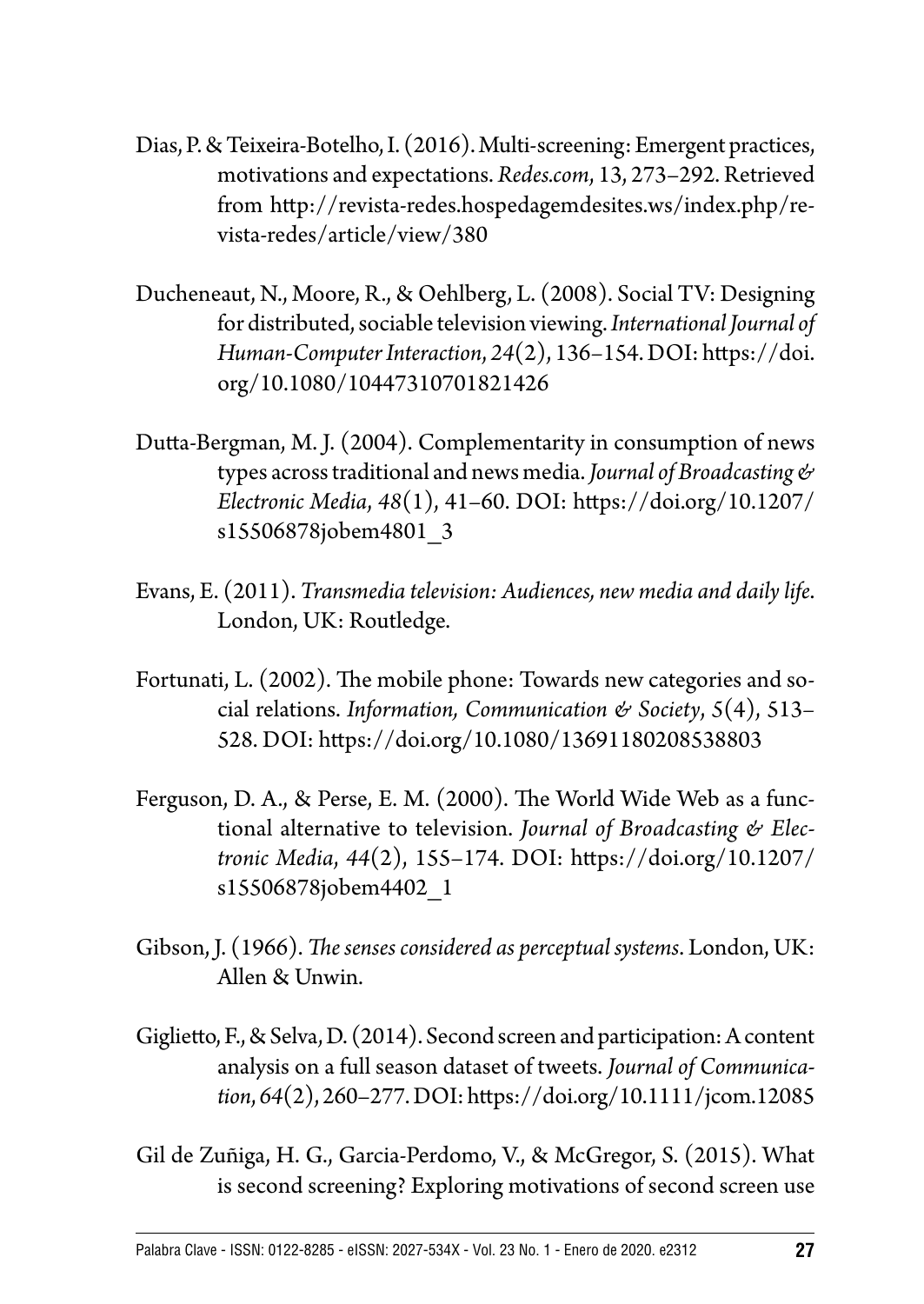and its effect on online political participation. *Journal of Communication*, *65*, 793*–*815. DOI:<http://doi.org/10.1111/jcom.12174>

- Google. (2012). The new multi-screen world: Understanding cross-platform computer behavior. *Google think insights*. Retrieved from [https://](https://www.thinkwithgoogle.com/advertising-channels/mobile-marketing/the-new-multi-screen-world-study/) [www.thinkwithgoogle.com/advertising-channels/mobile-market](https://www.thinkwithgoogle.com/advertising-channels/mobile-marketing/the-new-multi-screen-world-study/)[ing/the-new-multi-screen-world-study/](https://www.thinkwithgoogle.com/advertising-channels/mobile-marketing/the-new-multi-screen-world-study/)
- Guerrero, E., Diego, P., & Kimber, D. (2017). Hooked on lit screens / Enganchados a las pantallas. *El profesional de la información*, *26*(6), pp. 1108*–*1118. Retrieved from [http://www.elprofesionaldelain](http://www.elprofesionaldelainformacion.com/contenidos/2017/nov/10.pdf)[formacion.com/contenidos/2017/nov/10.pdf](http://www.elprofesionaldelainformacion.com/contenidos/2017/nov/10.pdf)
- Hammersly, M., & Atkinson, P. (2007). *Ethnography: Principles in practice*. London, UK: Routledge.
- Han, E., & Lee, S.W. (2014). Motivations for the complimentary use of text-based media during linear TV-viewing: An exploratory study. *Computers in Human Behavior, 32,* 235*–*243. DOI: [https://doi.](https://doi.org/10.1016/j.chb.2013.12.015) [org/10.1016/j.chb.2013.12.015](https://doi.org/10.1016/j.chb.2013.12.015)
- Haridakis, P., & Hanson, G. (2009). Social interaction and co-viewing with YouTube: Blending mass communication reception and social connection. *Journal of Broadcasting & Electronic Media*, *53*(2). DOI: <https://doi.org/10.1080/08838150902908270>
- Ho, H.Y., & Syu, L.Y. (2010). Uses and gratifications of mobile application users. *Proceedings of 2010 International Conference on Electronics and Information Engineering*, *VI,* 315*–*319.
- Holmes, M., Josephson, S., & Carney, R. (2012). Visual attention to TV programs with a second screen application. *ETRA 2012*. *Proceedings of the Symposium on Eye Tracking Research and Applications* (pp. 397*–*400), Santa Barbara, CA.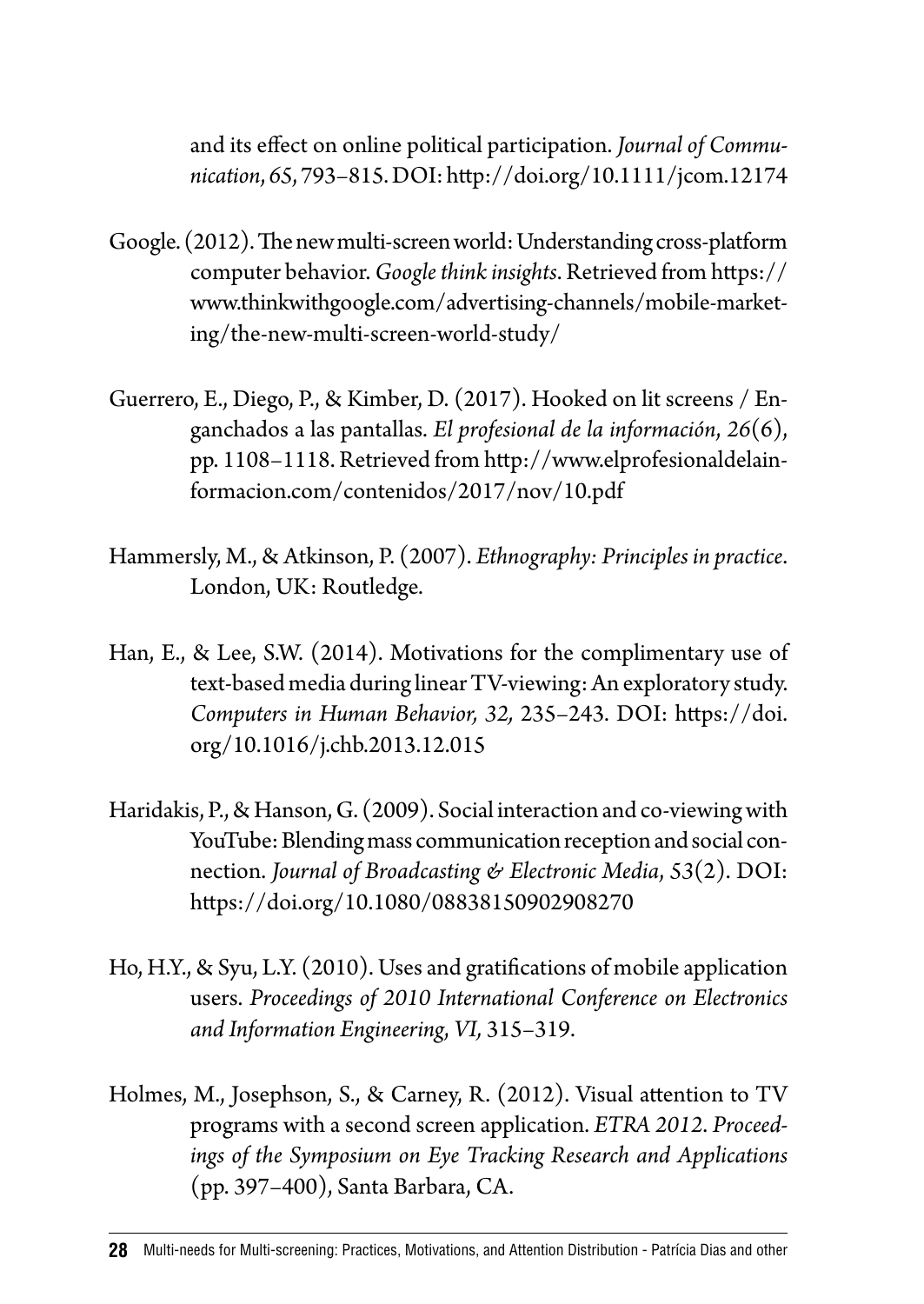- Hwang, Y., Kim, H., & Jeong, S. (2014). Why do media users multitask?: Motives for general, medium-specific, and content-specific types of multitasking. *Computers in Human Behavior*, *36*, 542*–*548. DOI: <https://doi.org/10.1016/j.chb.2014.04.040>
- Jenkins, H. (2010). Transmedia storytelling and entertainment: An annotated syllabus. *Continuum – Journal of Media and Cultural Studies*, *24*(6), 943*–*958. DOI: [https://doi.org/10.1080/10304312.](https://doi.org/10.1080/10304312.2010.510599) [2010.510599](https://doi.org/10.1080/10304312.2010.510599)
- Jensen, M. (2016). The emergence of second screen gatekeeping. *Digital Journalism, 4*(3), 321*–*338. DOI: [https://doi.org/10.1080/2167](https://doi.org/10.1080/21670811.2015.1054408) [0811.2015.1054408](https://doi.org/10.1080/21670811.2015.1054408)
- Joison, A. N. (2008). Looking at, looking up or keeping up with people? Motives and use of Facebook. *Conference on Human Factors in Computer Systems (CHI)*, 26th annual SIGGCHI conference, Florence, Italy.
- Katz, E., Blumler, J. G., & Gurevitch, M. (1974). Utilization of mass communication by the individual. In J. G. Blumler & E. Katz (Eds.), *The uses of mass communications: Current perspectives on gratifications research* (pp. 19–32). Beverly Hills, CA: Sage.
- Katz, J. (2006). *Machines that become us: The social context of personal communication Technology*. New York, NY: Transaction Publishers.
- Katz, J., & Aakhus, M. (2002). *Perpetual contact: Mobile communication, private talk, public performance*. Cambridge, MA: Cambridge University Press.
- Kim, S. J. (2014). A repertoire approach to cross-platform media use behavior. *New Media & Society*, *18*(3), 353*–*372. DOI: [https://doi.](https://doi.org/10.1177/1461444814543162) [org/10.1177/1461444814543162](https://doi.org/10.1177/1461444814543162)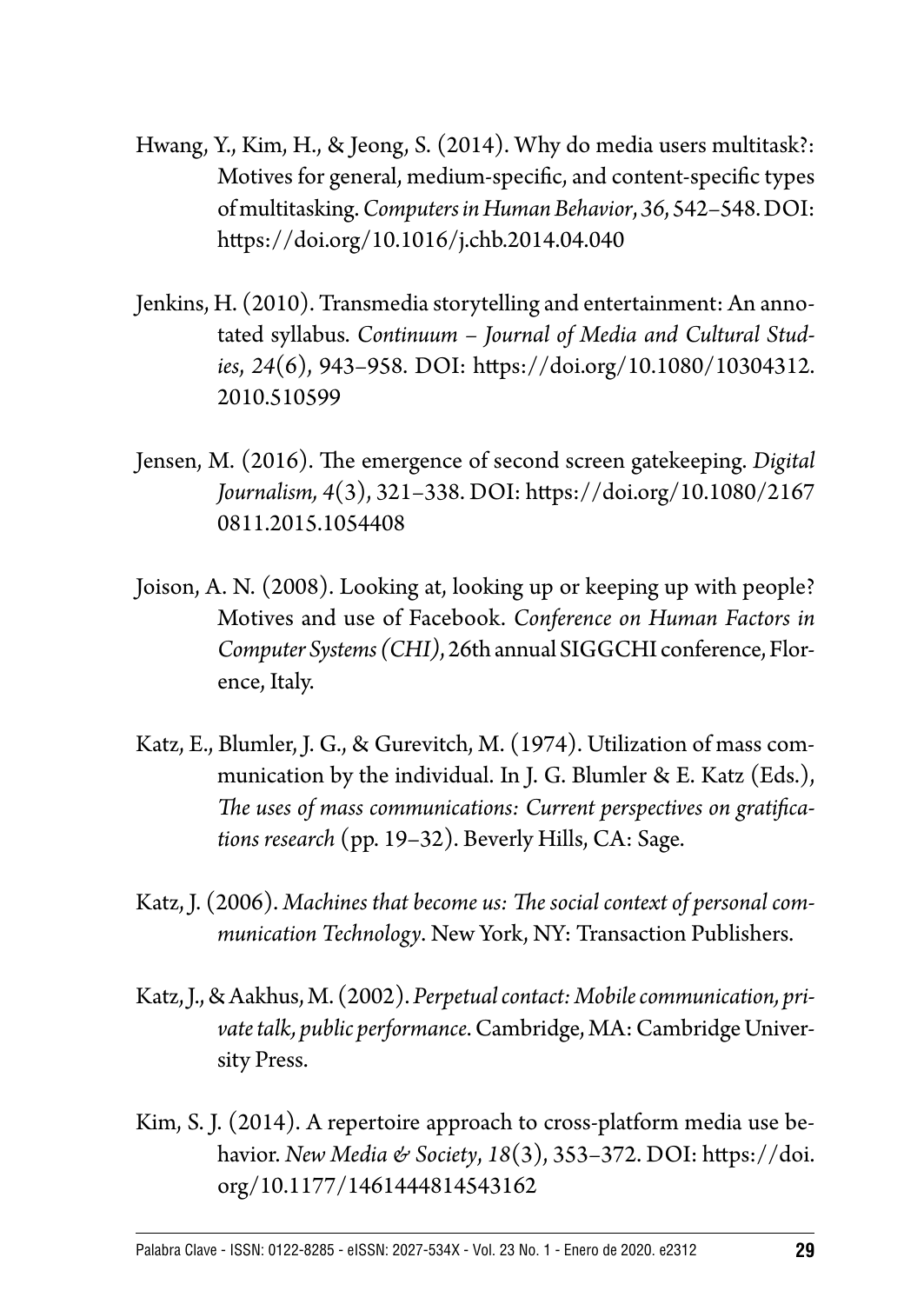- Kramer, N., Winter, S., Benninghoff, B., & Gallus, C. (2015). How "social" is social TV? The influence of social motives and expected outcomes on the use of social TV applications. *Computers in Human Behavior*, *51*, 255*–*262. DOI: <https://doi.org/10.1016/j.chb.2015.05.005>
- Lee, A. (2013). News audiences revisited: Theorizing the link between audience motivations and news consumption. *Journal of Broadcasting & Electronic Media*, *57,* 300*–*317. DOI: [https://doi.org/10.10](https://doi.org/10.1080/08838151.2013.816712) [80/08838151.2013.816712](https://doi.org/10.1080/08838151.2013.816712)
- Lee, J., & Shin, D. (2014). The relationship between human and smart TVs based on emotion recognition in HCI. *Lecture Notes in Computer Science*, *8582,* 652–667. DOI: [https://doi.org/10.1007/978-](https://doi.org/10.1007/978-3-319-09147-1_47) [3-319-09147-1\\_47](https://doi.org/10.1007/978-3-319-09147-1_47)
- Levinson, P. (2004). *Cellphone: The story of the world's most mobile medium and how it has transformed everything!* New York, NY: Palgrave.
- Lin, T. (2013). Convergence and regulation of multi-screen television: The Singapore experience. *Telecommunications Policy, 37*(8), 673–685. DOI:<https://doi.org/10.1016/j.telpol.2013.04.011>
- Ling, R. (2004). *The mobile connection: The cell phone's impact on society*. San Francisco, CA: Morgan Kaufmann.
- Lochrie, M., & Coulton, P. (2012). Sharing the viewing experience through second screens. *Proceedings of the 10th European Conference on Interactive TV and Video* (pp. 199–202). Berlin, Germany.
- Lombard, M., Ditton, T. B., Grabe, M. E., & Reich, R. D. (1997). The role of screen size in viewer responses to television fare. *Communication Reports, 10,* 95–106. DOI:<https://doi.org/10.1080/08934219709367663>
- Maxwell, J. (1996). *Qualitative research design: An interactive approach*. London, UK: Sage.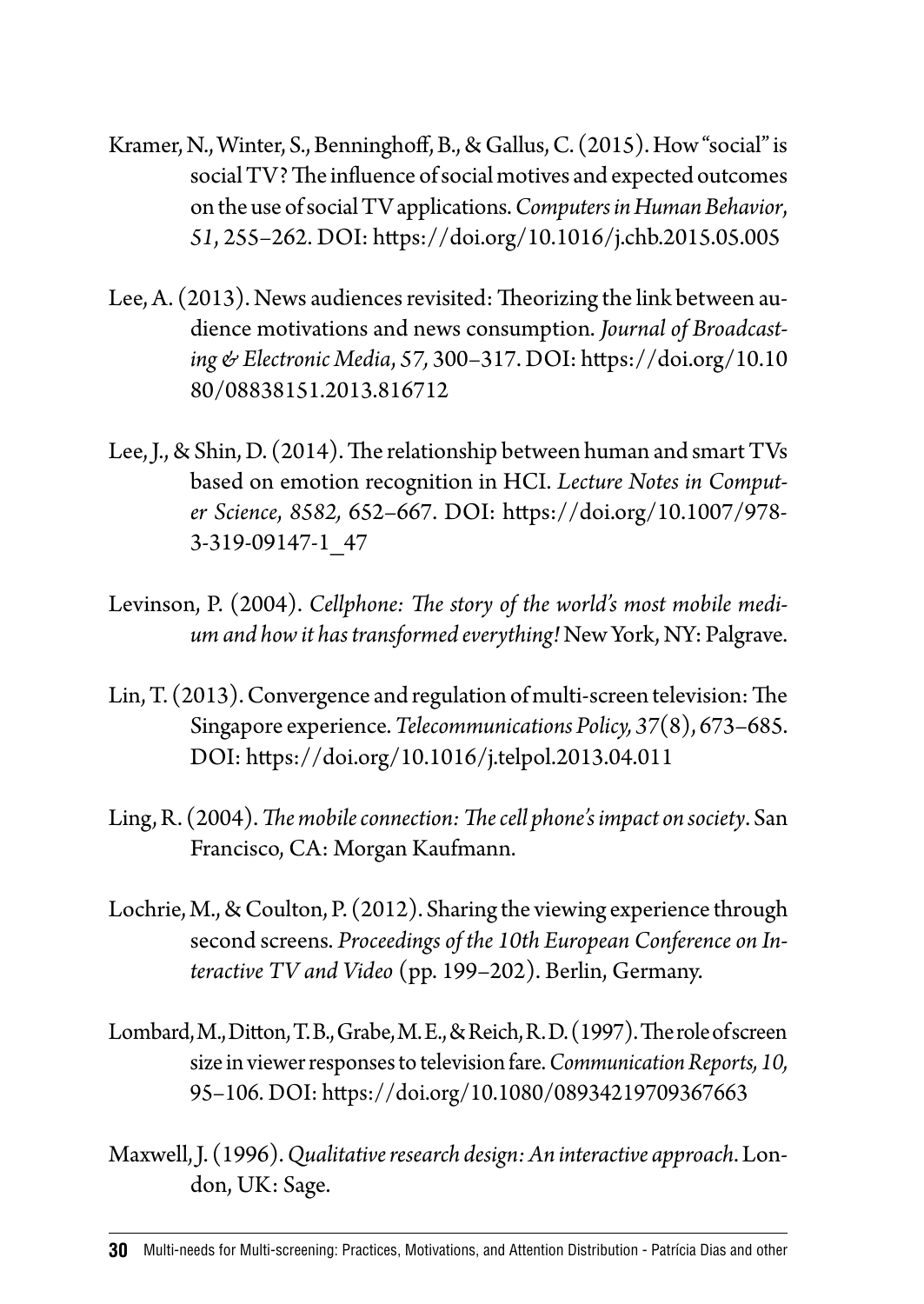- McCreery, S. P., & Krugman, D. M. (2015). TV and the iPad: How the tablet is redefining the way we watch. *Journal of Broadcasting & Electronic Media*, *59*(4), 620*–*639. DOI: [https://doi.org/10.1080/0](https://doi.org/10.1080/08838151.2015.1093483) [8838151.2015.1093483](https://doi.org/10.1080/08838151.2015.1093483)
- McNiven, M. D., Krugman, D., & Tinkham, S. F. (2012). The big picture for large-screen television viewing. *Journal of Advertising Research*, *52,* 421–432. DOI:<https://doi.org/10.2501/JAR-52-4-421-432>
- Microsoft. (2013). *Connected experiences, cross-screen engagement: Multiscreen pathways reveal new opportunities for marketers to reach and engage consumers.* Retrieved from [https://www.yumpu.com/en/](https://www.yumpu.com/en/document/read/17349623/cross-screen-engagement-research-report-microsoft-advertising) [document/read/17349623/cross-screen-engagement-research-re](https://www.yumpu.com/en/document/read/17349623/cross-screen-engagement-research-report-microsoft-advertising)[port-microsoft-advertising](https://www.yumpu.com/en/document/read/17349623/cross-screen-engagement-research-report-microsoft-advertising)
- Nandakumar, A. & Murray, J. (2014). Companion apps for long arc TV series: supporting new viewers in complex storyworlds with tightly synchronized context-sensitive annotations, *TVX'14 – Proceedings of the ACM International Conference on Interactive Experiences for TV and Online Video* (pp. 3–10).
- Norman, D. (1999). Affordance, conventions and design. *Interactions, 6*(3), 38*–*43. DOI: <http://doi.org/10.1145/301153.301168>
- Nielsen (2015). Screen wars: The battle for eye space in a TV-everywhere world. *Newswire Nielsen*. Retrieved from [https://www.nielsen.](https://www.nielsen.com/us/en/insights/report/2015/screen-wars-the-battle-for-eye-space-in-a-tv-everywhere-world/) [com/us/en/insights/report/2015/screen-wars-the-battle-for](https://www.nielsen.com/us/en/insights/report/2015/screen-wars-the-battle-for-eye-space-in-a-tv-everywhere-world/)[eye-space-in-a-tv-everywhere-world/](https://www.nielsen.com/us/en/insights/report/2015/screen-wars-the-battle-for-eye-space-in-a-tv-everywhere-world/)
- Pérez-Tornero, J. (2008). La sociedad multipantallas: Retos para la alfabetización mediática. *Comunicar, 31*(16), 15*–*25. DOI: [https://doi.](https://doi.org/10.3916/c31-2008-01-002) [org/10.3916/c31-2008-01-002](https://doi.org/10.3916/c31-2008-01-002)
- Phalen, P. F., & Ducey, R. V. (2012). Audience behavior in the multi-screen "video-verse". *International Journal on Media Management*, *14*(2), 141*–*156. DOI:<https://doi.org/10.1080/14241277.2012.657811>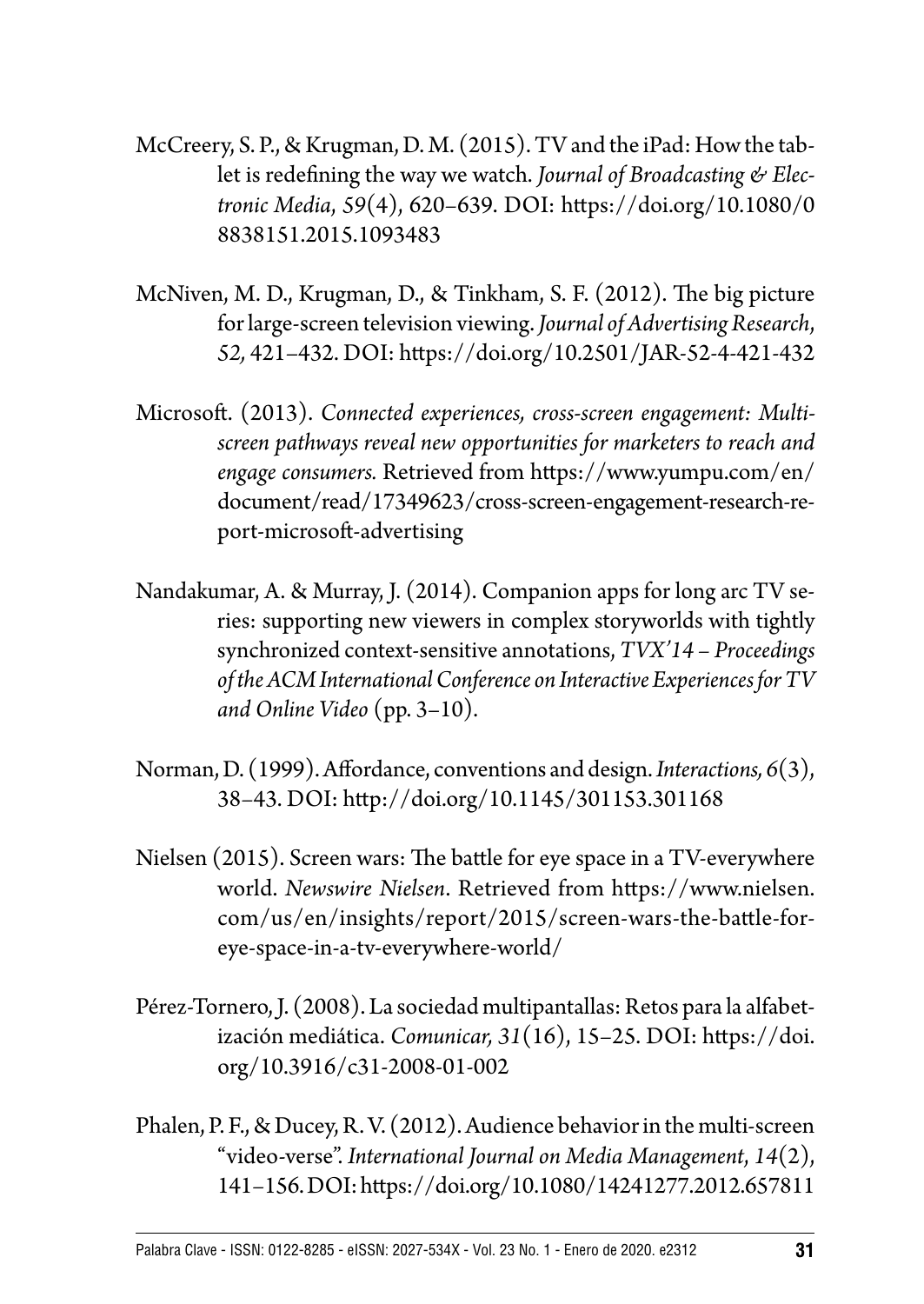- Quan-Haase, A., & Young, A. (2010). Uses and gratifications of social media: A comparison of Facebook and Instant Messaging. *Bulletin of Science Technology and Society*, *30*(5), 350*–*361. DOI: [https://doi.](https://doi.org/10.1177/0270467610380009) [org/10.1177/0270467610380009](https://doi.org/10.1177/0270467610380009)
- Ragin, C. (2014). *The comparative method: Moving beyond qualitative and quantitative strategies*. Oakland, CA: University of California Press.
- Reeves, B., Lang, A., Kim, E. Y., & Tatar, D. (1999). The effects of screen size and message content on attention and arousal. *Media Psychology, 1,* 49–67. DOI: [https://doi.org/10.1207/s1532785xmep0101\\_4](https://doi.org/10.1207/s1532785xmep0101_4)
- Rossi, L., & Giglietto, F., (2016). Twitter use during TV: A full-season analysis of #serviziopubblico. *Journal of Broadcasting & Electronic Media*, *60*(2), 331*–*346. DOI: [https://doi.org/10.1080/08838151.](https://doi.org/10.1080/08838151.2016.1164162) [2016.1164162](https://doi.org/10.1080/08838151.2016.1164162)
- Rubin, A. M. (1994). Media uses and effects: a uses and gratifications perspective. In Bryant, J., Zillman, D. (Eds.), *Media effects: Advances in theory and* research (pp. 417–436). Lawrence Hillsdale, NJ: Lawrence Erlbaum Associates.
- Serrano-Puche, J. (2015). Emociones en el uso de la tecnología: un análisis de las investigaciones sobre teléfonos móviles. *Observatorio (OBS)*, *9*(4), 101*–*112. Retrieved from [https://www.academia.](https://www.academia.edu/19721736/Emociones_en_el_uso_de_la_tecnolog%C3%ADa_un_an%C3%A1lisis_de_las_investigaciones_sobre_tel%C3%A9fonos_m%C3%B3viles) [edu/19721736/Emociones\\_en\\_el\\_uso\\_de\\_la\\_tecnología\\_un\\_](https://www.academia.edu/19721736/Emociones_en_el_uso_de_la_tecnolog%C3%ADa_un_an%C3%A1lisis_de_las_investigaciones_sobre_tel%C3%A9fonos_m%C3%B3viles) análisis de las investigaciones sobre teléfonos móviles
- Serrano-Puche, J. (2016). Internet and emotions: New trends in an emerging field of research. *Comunicar*, *46,* 19*–*26. DOI: [http://doi.](http://doi.org/10.3916/C46-2016-02) [org/10.3916/C46-2016-02](http://doi.org/10.3916/C46-2016-02)
- Shin, D. H. (2013). N-Screen: How multi-screening will impact diffusion and policy? *Information, Communication & Society*, *16*(6), 918*–* 944. DOI:<https://doi.org/10.1080/1369118X.2012.744073>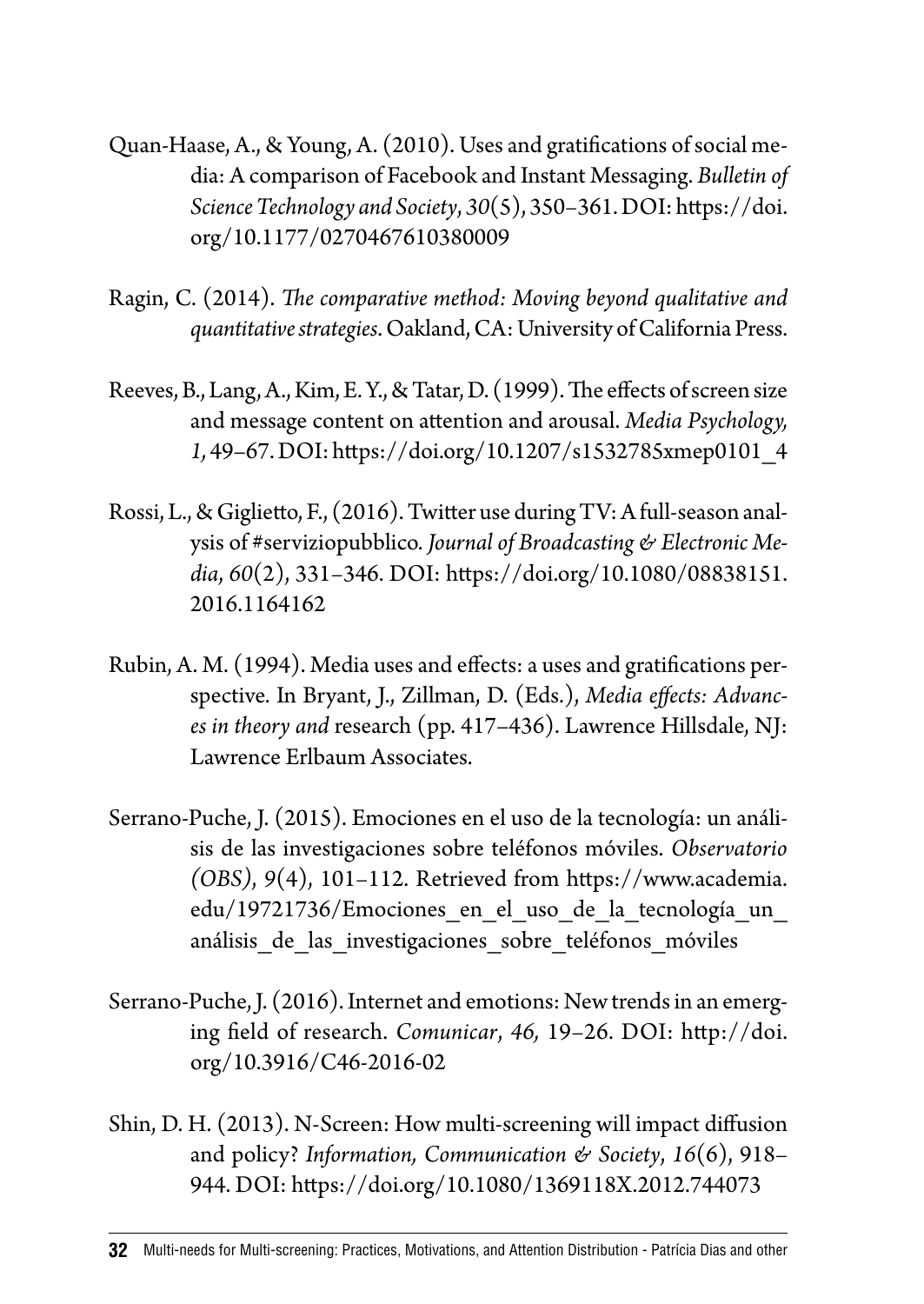- Shin, D., Shin, Y., Choo, H., & Beom, K. (2011). Smartphones as smart pedagogical tools: Implications for smartphones as u-learning devices. *Computers in Human Behavior*, *27*(6), 2207–2214. DOI: [https://](https://doi.org/10.1016/j.chb.2011.06.017) [doi.org/10.1016/j.chb.2011.06.017](https://doi.org/10.1016/j.chb.2011.06.017)
- Shin, D. H., An, H., & Kim, J. H. (2015). How the second screens change the way people interact and learn: The effects of second screen use on information processing. *Interactive Learning Environments, 23*(5), 1*–*22. DOI: <https://doi.org/10.1080/10494820.2015.1076851>
- Simons, N. (2015). TV drama as a social experience: An empirical investigation of the social dimensions of watching TV drama in the age of non-linear television. *Communications – The European Journal of Communications Research*, *40*(2), 219*–*236. DOI: [https://doi.](https://doi.org/10.1515/commun-2015-0005) [org/10.1515/commun-2015-0005](https://doi.org/10.1515/commun-2015-0005)
- Smith, A., & Boyles, J.L. (2012). The rise of the "connected viewer" (Pew internet & American life project). *Pew Research Center*. Retrieved from [https://www.pewinternet.org/2012/07/17/the-rise-of-the](https://www.pewinternet.org/2012/07/17/the-rise-of-the-connected-viewer/)[connected-viewer/](https://www.pewinternet.org/2012/07/17/the-rise-of-the-connected-viewer/)
- Vaccari, C., Chadwick, A., & O'Loughlin, B. (2015). Dual screening the political: Media events, social media, and citizen engagement. *Journal of Communication*, *65*(6), 1041*–*1061. DOI: [https://doi.](https://doi.org/10.1111/jcom.12187) [org/10.1111/jcom.12187](https://doi.org/10.1111/jcom.12187)
- Van Cauwenberge, A., Schaap, G., & Van Roy, R. (2014). "TV no longer commands our full attention": Effects of second-screen viewing and task relevance on cognitive load and learning from news. *Computers in Human Behavior, 38,* 100*–*109. DOI: [https://doi.](https://doi.org/10.1016/j.chb.2014.05.021) [org/10.1016/j.chb.2014.05.021](https://doi.org/10.1016/j.chb.2014.05.021)
- Van Cauwenberge, A., d'Haenens, L., & Beetjes, H. (2015). How to take advantage of tablet computers: Effects of news structure on recall and comprehension. *Communications – The European Journal*